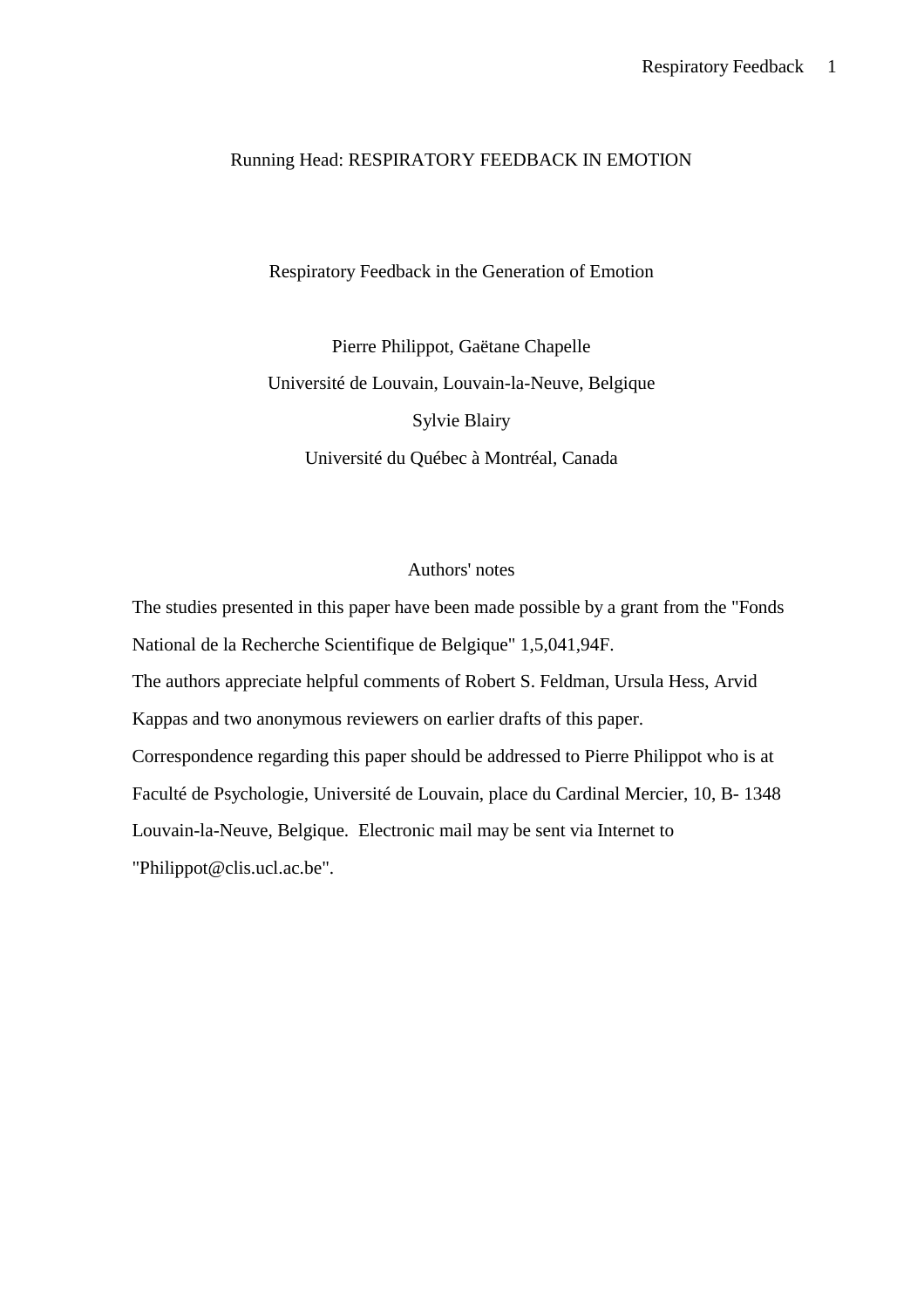#### Abstract

This article reports two studies investigating the relationship between emotional feelings and respiration. In the first study, participants were asked to produce an emotion of either joy, anger, fear or sadness and to describe the breathing pattern that fit best with the generated emotion. Results revealed that breathing patterns reported during voluntary production of emotion were (a) comparable to those objectively recorded in psychophysiological experiments on emotion arousal, (b) consistently similar across individuals and (c) clearly differentiated among joy, anger, fear and sadness. A second study used breathing instructions based on Study 1's results to investigate the impact of the manipulation of respiration on emotional feeling state. A cover story was used so that participants could not guess the actual purpose of the study. This manipulation produced significant emotional feeling states that were differentiated according to the type of breathing pattern. The implications of these findings for emotion theories based on peripheral feedback and for emotion regulation are discussed.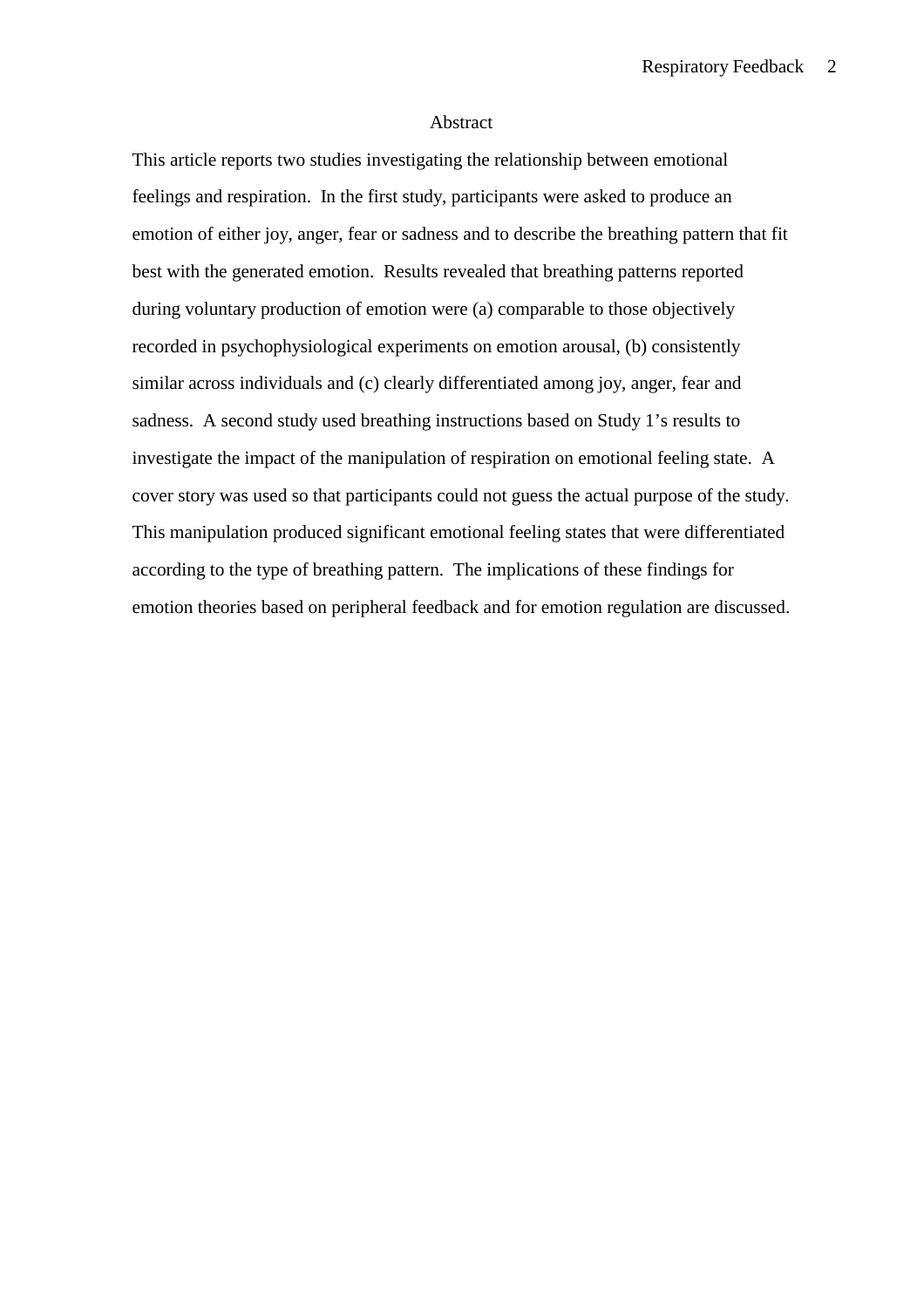Respiratory feedback in the generation of emotion

 It is commonly agreed that emotion is best conceived of as a multi-component process whose most central components include appraisal, facial expressions, physiological responses, and subjective feeling states (i.e., Buck, 1985; Ekman, 1984; Russell, 1991; Scherer, 1984). One of the oldest debates in emotion psychology addresses the specification of the relations existing among these different components. Historically, this debate can be traced back to William James' (1884) peripheral theory of emotion, which stated that subjective feeling states were merely the phenomenological result of body state. This position was vigorously counter-attacked by Cannon (1927) who attempted to prove that body changes followed subjective feeling states. As reviewed at the occasion of the centennial anniversary of William James's (1890) Principles of Psychology (Personality and Social Psychology Bulletin, 1990), this theoretical debate is far from being closed.

 Presently, three main conceptions of the relationship between emotional feelings and body states can be found in the literature. One conception--that we will label the "undifferentiated arousal model"--states that autonomic responses increase as a function of emotional intensity but that their pattern is undifferentiated across emotions (Reisenzein, 1983; Schachter, 1964). At the functional level, the undifferentiated arousal model predicts that the perception of emotional intensity can be influenced by arousal intensity (i.e., that individuals' perception of the intensity of their emotional states is not only a function of their evaluation of the situation but also of the intensity of their state of arousal). Research in this area has focused on the effect of the manipulation of undifferentiated arousal on the intensity--but not on the quality--of subjective feeling state. As reviewed by Reisenzein (1983) or Kirouac (1995), the strong and consistent finding from this line of research is the intensification of the emotional feeling state following exposure to an arousing stimulus, an effect known as "activation transfer" (Zillmann, 1979, 1983). From this perspective, to influence subjective feeling intensity, arousal must be (a) consciously perceived and (b) subjectively attributed to the impact of the emotional situation.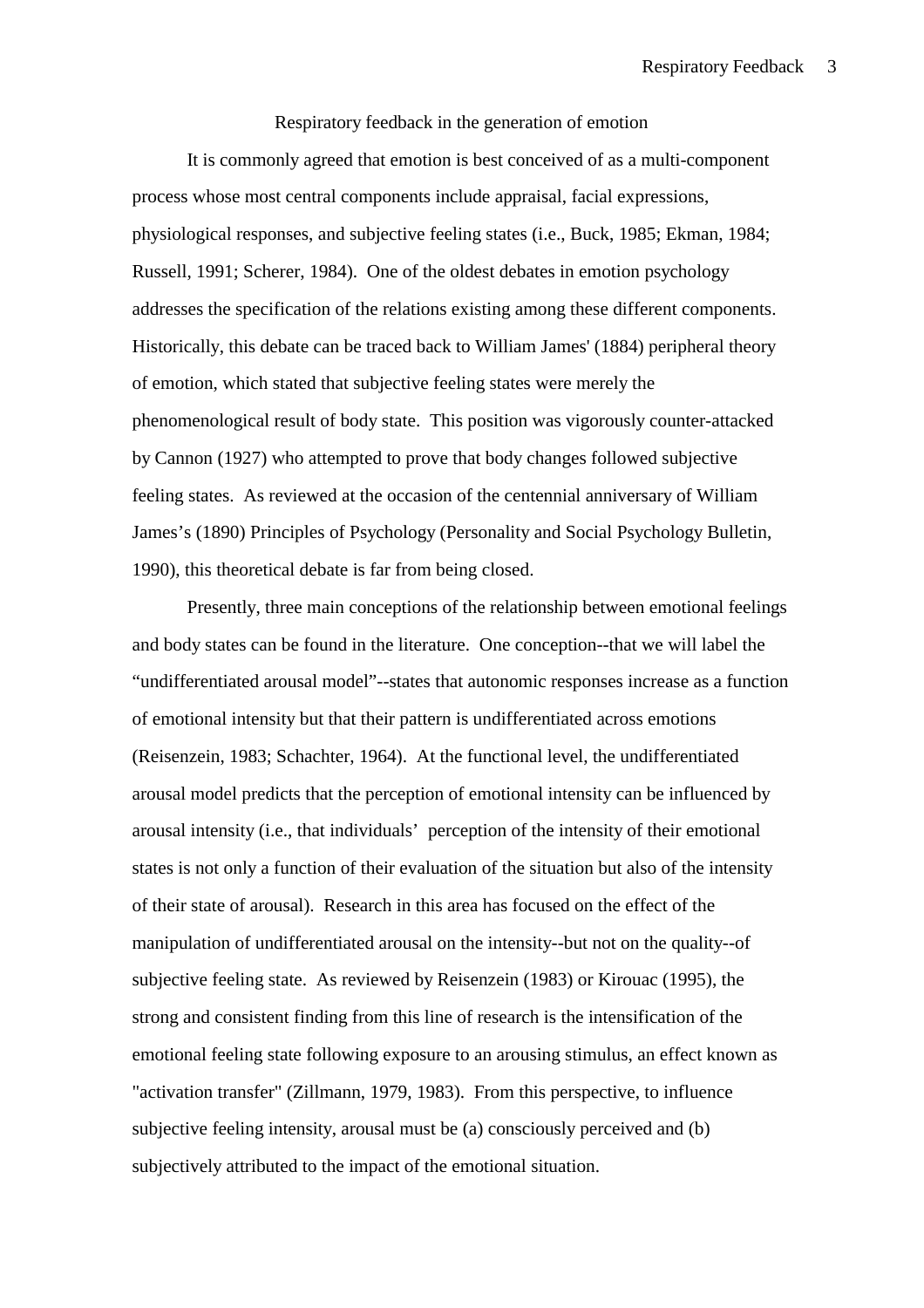Another conception, which we will label the "cognitive appraisal model," proposes that body changes in emotion are a function of cognitive appraisal (e.g. Scherer, 1984; Pecchinanda & Smtih, 1996; Smith & Kirby, 2000) or of the direct output from appraisal, action readiness (Frijda, 1986). More precisely, this model suggests that the activation of a specific appraisal dimension would induce specific body changes. For instance, novelty appraisal would induce a pause in breathing and a deceleration followed by an acceleration of heart rate. The pattern of body changes with a specific emotional state would be the sum of the changes induced by each appraisal component. As different feeling states result from different appraisal patterns, they are also characterized by different patterns of body changes. In the cognitive appraisal model, the role played by body changes in the elicitation of feeling state is less explicitly stated and definitely marginal, the central role being played by cognitive appraisal.

 A third conception, which we will label the "central network model" states that emotions are centrally organized by neural or cognitive networks that connect the different emotion components together. For some, these networks are innate neural structures (e.g., Ekman, 1999; Izard, 1979; Tomkins, 1980); for others, they are cognitive networks or schemata that develop as a function of individuals' experiences (e.g., Lang, 1979, 1984; Philippot & Schaefer, 2001; Teasdale, 1996). Though the theories we gather under the central network model differ in many ways, they all share similar features with respect to the patterning and function of body changes in emotion. First, they all postulate that patterns of body changes are differentiated according to the type of emotion experienced, even if cognitive network theories predict more idiosyncratic patterns than theories postulating innate neural structures. Second, they posit that the activation of the body state typical of an emotion elicits that emotion, a process known as peripheral feedback. Third, they suggest that peripheral feedback occurs automatically, at an implicit level (i.e., without awareness of the process; Cacioppo, Berntson & Klein, 1992; Damasio, 1994; Teasdale, 1996). The implication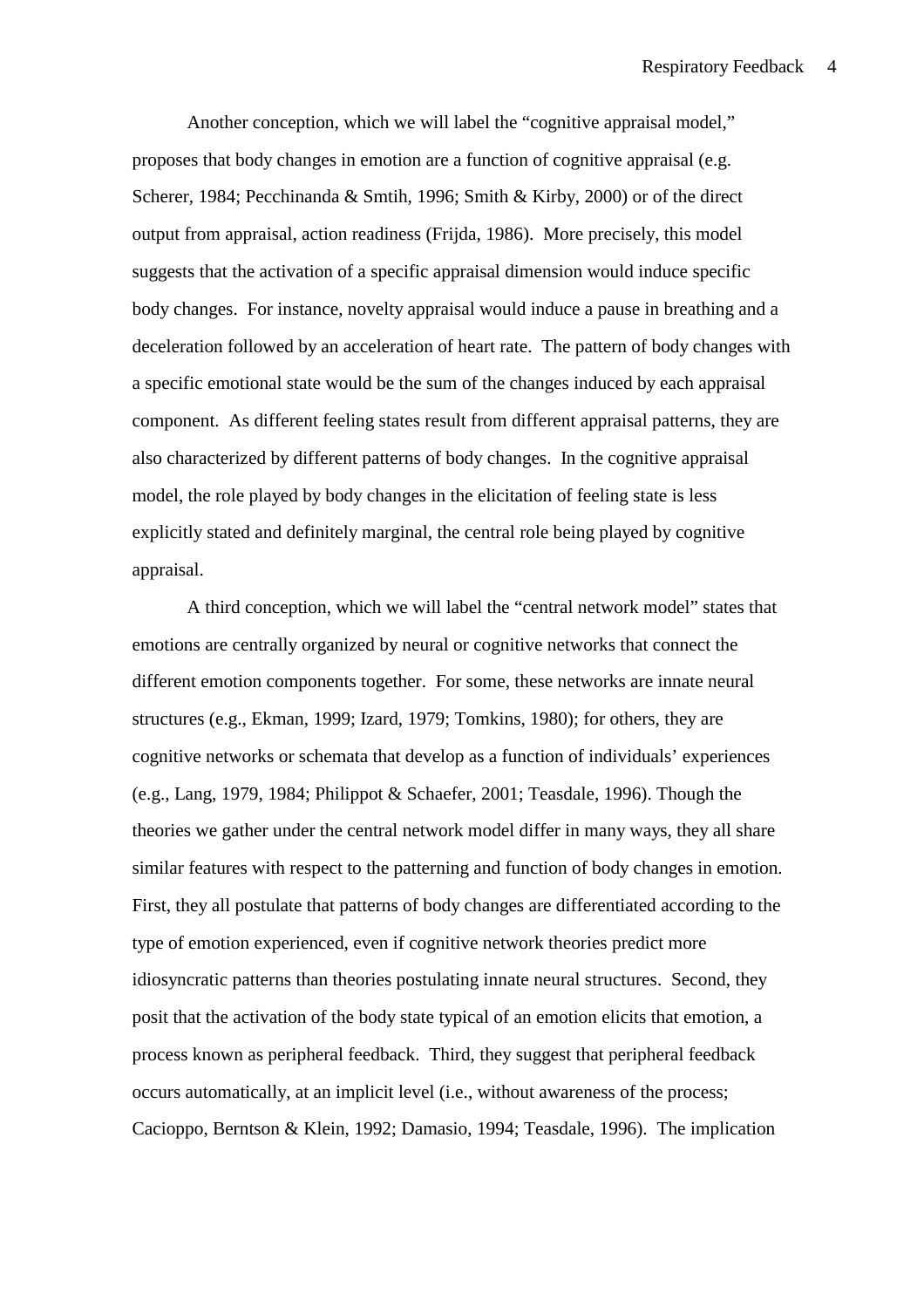of these three postulates is that a specific emotion could be induced by manipulating one's body state, outside of this person's awareness of the process.

 At the empirical level, the central network model is supported by research addressing the relation between facial expression and subjective feeling states, the research area investigating the "facial feedback hypothesis." A wealth of evidence has documented that manipulating facial expression affects feeling state (Laird, 1984; Manstead, 1988; Matsumoto, 1987; McIntosh, 1996). The effect size of the so-called facial feedback is generally small (around 13% of explained variance) but reliably significant. The impact of facial muscle manipulation has been extended to physiological changes, such as heart rate or skin temperature (Hess, Kappas, McHugo, Lanzetta & Kleck, 1992; Kappas, 1989; Levenson, 1992; Levenson, Carstensen, Friesen, and Ekman, 1991; Levenson, Ekman & Friesen, 1990). Further, Stepper and Strack (1993) have documented that manipulating posture also has an impact on subjective feeling states and affects later judgment of valenced material, extending previous findings from Duclos, Laird, Shneider, Sexter, Stern, and VanLighten (1989) showing that posture affects mood. Overall, there exists empirical evidence that manipulating facial or postural muscles affects subjective feeling states, and possibly physiological states, outside of individuals' awareness of the process. Still, the underlying mechanism of facial feedback is the object of a controversy (e.g., Izard, 1990; Laird, 1984; McIntosh, 1996) and the interpretation of the effect of facial manipulation on physiological changes in terms of facial feedback has been questioned (e.g. Boiten, 1996; Zajonc & McIntosh, 1992).

 We propose that three questions must be addressed to further our understanding of the relationship between body state and subjective feelings: First, are subjectively differentiated feeling states characterized by different body states? Second, does body state influence the intensity and/or the quality of subjective feelings? Third, does this influence operate implicitly (i.e., outside of individuals' awareness of the process), or explicitly? This latter question is particularly important as explicit knowledge about body changes may not relate to actual body changes (Rimé, Philippot & Cisamolo,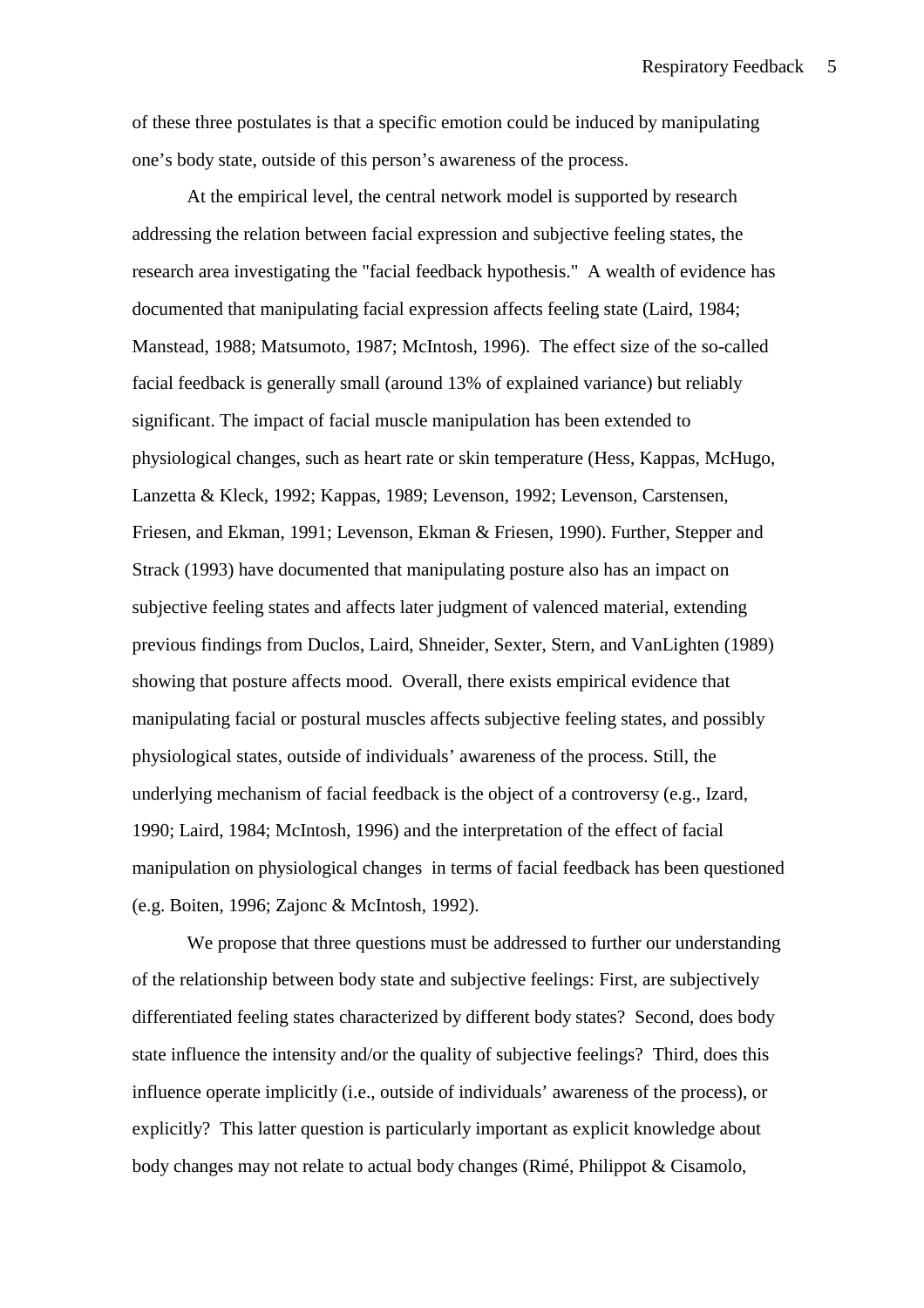1990; Philippot & Rimé, 1997) and as several recent theories issued from the central network model are based on a distinction between implicit and explicit processing (e.g. Damasio, 1994; Teasdale, 1996; for a review see Philippot & Schaefer, 2001). The undifferentiated arousal model postulates that emotional body states are undifferentiated and have an explicit impact on feelings intensity but not quality. The central network model posits that emotional body states are differentiated and influence the quality of feeling states and that these effects can occur at an implicit level. The cognitive appraisal model is vague and unspecific about whether and how changes in physiological patterns might influence emotional feeling states.

 At the empirical level, the first question--the peripheral differentiation of emotion--is still the object of a controversy, with different reviews reaching different conclusions (Levenson, 1992; Stemmler, 1992; Zajonc & McIntosh, 1992). With respect to the second and third questions, the activation transfer research mentioned above has shown that arousal can explicitly affect the intensity of feeling state, providing that it is attributed to an emotional cause; the facial and postural feedback research has demonstrated that muscular feedback can influence subjective feeling state outside of individuals' awareness of the process. Yet, despite its theoretical importance, the possibility of a visceral--and not solely muscular--feedback on the quality of emotional feelings has not been pursued at an experimental level. From this perspective, physiological state should be manipulated, not in intensity but in quality, in order to observe the impact of such manipulations on the nature rather than the intensity of feeling states. Further, it should be established whether this effect occurs without individuals explicitly using body state as a source of information to determine their emotional feeling state. The present studies aim at exploring these neglected questions.

 Specifically, they will examine the effects of respiration manipulation on emotional feeling state. We choose to manipulate body state through respiration for four reasons. First, like facial musculature, breathing is under both voluntary and automatic control, allowing for the same types of manipulation as the ones commonly used in facial feedback research. Second, clinical evidence has repeatedly confirmed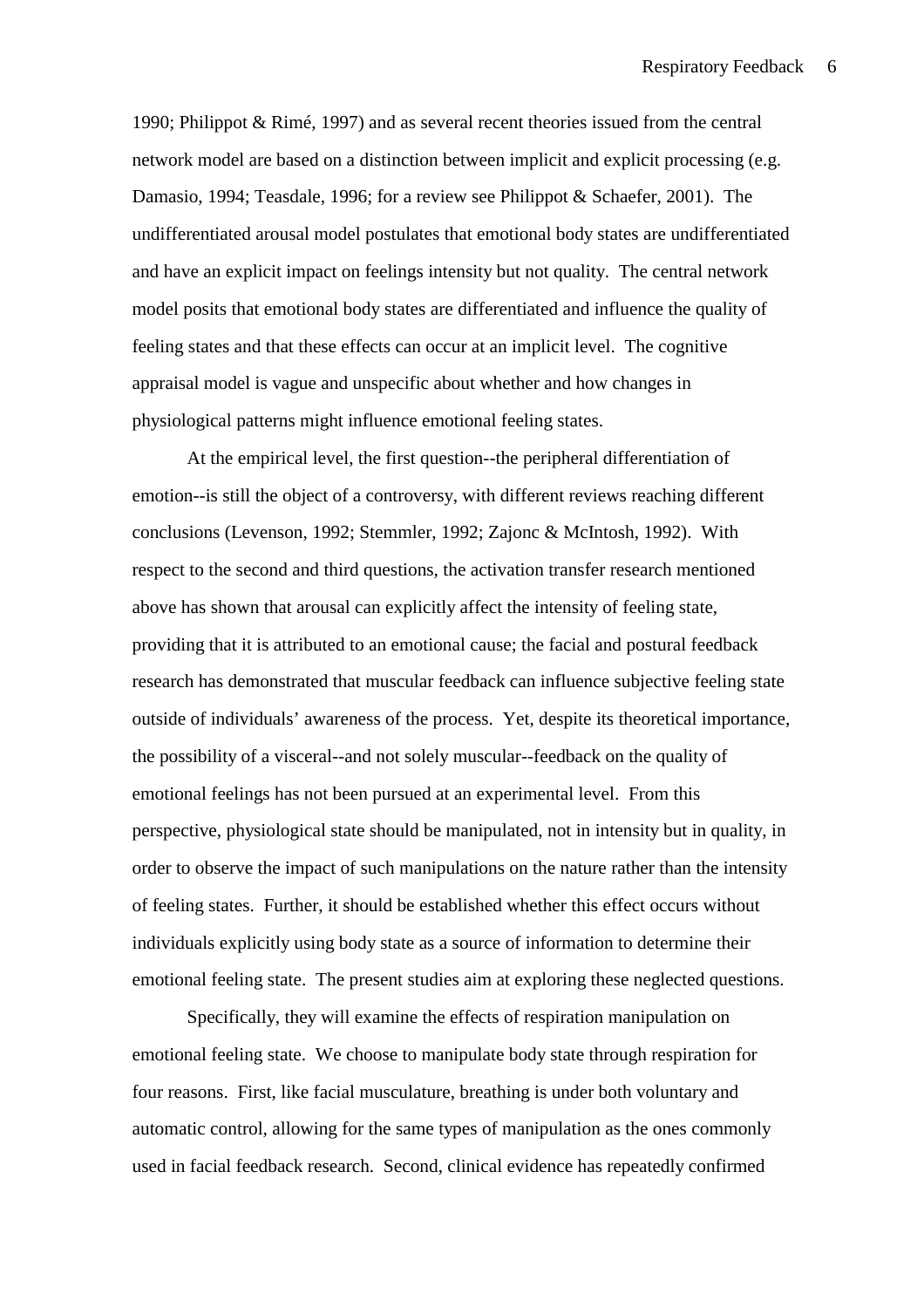relations between breathing and at least one feeling state, anxiety (e.g. Beck & Scott, 1988). Moreover, these studies have also demonstrated the clinical efficacy of respiration manipulation in reducing anxiety through breathing retraining. Third, a recent literature review suggests that reliable respiratory differences might be found between positive or negative feeling states, as well as tense or relaxed feeling states (Boiten, Frijda & Wientjes, 1994). Fourth, while they can easily be achieved non invasively, respiration changes affect many physiological responses, such as cardiovascular changes or skin conductance. They thereby constitute an easy but potent avenue to manipulate the whole physiological state of the organism.

 In order to induce specific emotions through respiratory manipulations, one has to determine which are the respiratory patterns that correspond to these emotions. One source of such information is constituted by the results of psychophysiological research that observed respiratory changes during emotion induction. Boiten et al. (1994) have reviewed the psychophysiological literature pertaining to respiratory changes occurring during emotion. They note that there is very little empirical work on the topic and that the available studies are fraught with methodological shortcomings. As a result, they conclude that "it is difficult to draw specific and detailed conclusions concerning the influence of emotion upon respiration" (Boiten et al., 1994, p. 119). Yet, they were able to identify some consistency across studies that can be summarized as four types of breathing related to emotional state. Fast and deep breathing was associated with excitement, such as in anger, fear, or sometimes even joy. Rapid shallow breathing was typical of tense anticipation, including concentration, fear, and panic. Slow and deep breathing was most often observed in relaxed resting state. Finally, slow and shallow breathing was associated with states of withdrawal and passiveness, such as depression or calm happiness.

 As can be seen from these descriptions, few of the four types of breathing identified can be unequivocally associated with a specific emotional state. Two remarks concerning these observations are of importance. First, that psychophysiological research has not identified specific breathing patterns differentiating basic emotions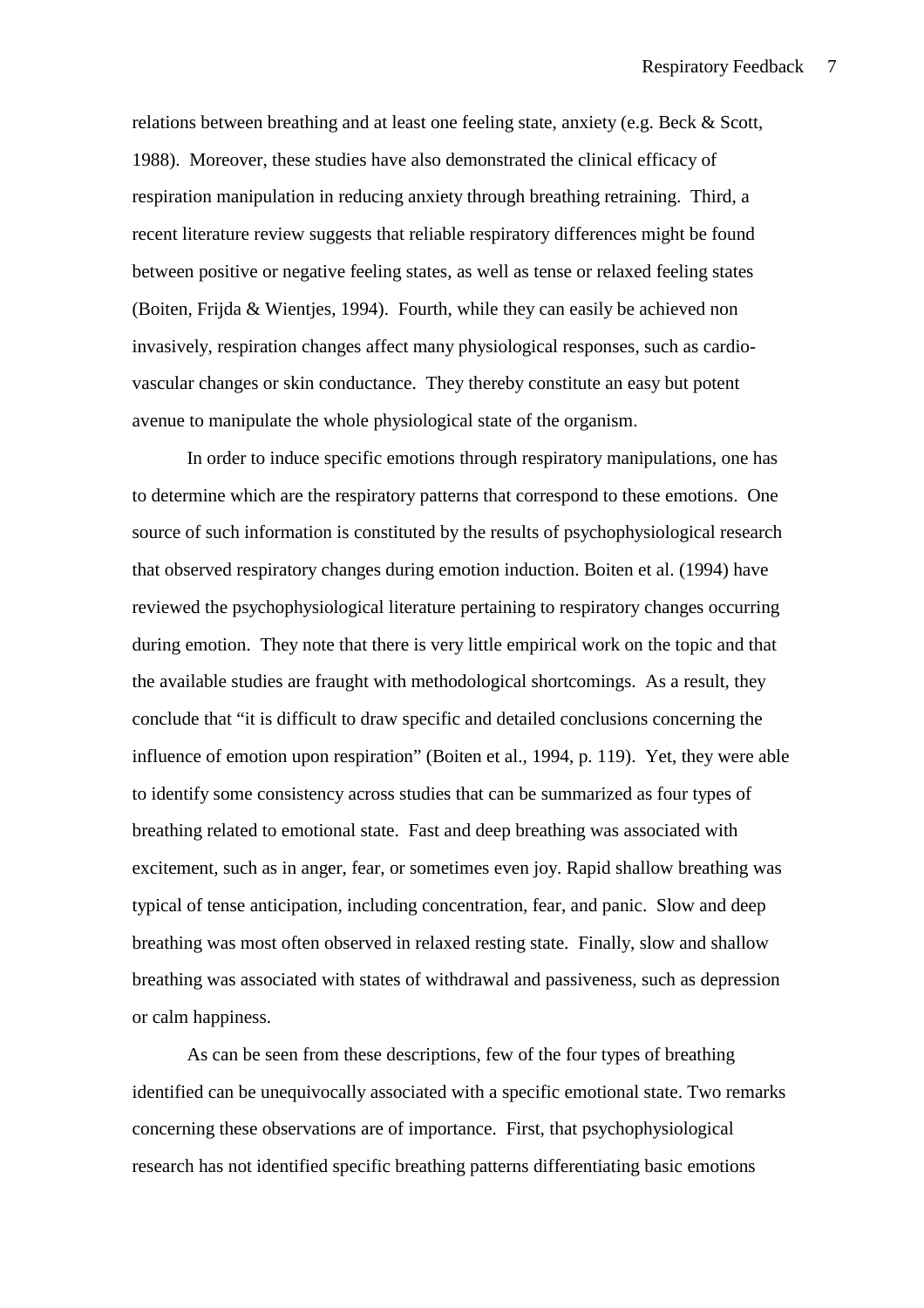does not necessarily means that such patterns do not exist. This lack of definitive evidence maybe due to under-sophisticated recording of breathing that most often measures only frequency (see the discussion by Boiten et al. [1994] in this respect) or to problems in inducing emotion in psychophysiological experiments (see the discussion of this point by Stemmler [1989]). Second, although no unequivocal correspondence between breathing patterns and emotions can be drawn, these descriptions suggest that (a) fast and deep breathing might characterize anger, (b) rapid shallow breathing might characterize fear, (c) slow breathing whether deep or shallow might characterize a state of relaxed happiness, and (d) slow and shallow breathing might characterize sadness. These propositions have to be considered cautiously, as, for instance, pattern (a) might also characterize joyful or fearful excitement and pattern (d) might also characterize calm happiness. In sum, although suggestive, the results of Boiten et al.'s review do not provide an empirical basis precise enough to construct breathing instructions specific to basic emotions.

 Another source of information regarding emotional breathing patterns pertains to previous studies investigating whether breathing manipulations induce differentiated emotional feeling states. The only existing work as been conducted by Bloch, Lemeignan, & Aguilera-T (1991) who propose that each of six emotions they qualify as basic (joy, sadness, anger, fear, erotic love, and tenderness) is characterized by a specific facial, postural and respiratory pattern they labeled "emotional effector pattern." The respiratory components of the patterns were derived from visual inspection of polygraphic records of either actors expressing specific emotions or participants relieving these emotions under deep hypnosis (Bloch [1994, personal communication], the original report [Bloch & Santibanez, 1972] cannot be obtained).

 The patterns obtained with this procedure differ in several respects from the observations of Boiten et al (1994). Bloch's et al. (1991) joy pattern, referring to laughter, (quick and deep nasal inspiration, followed by oral expiration with small jolts) is quite different from the pattern associated with calm happiness by Boiten, although it presents some similarities with Boiten's pattern of excitement, but for inspiration only.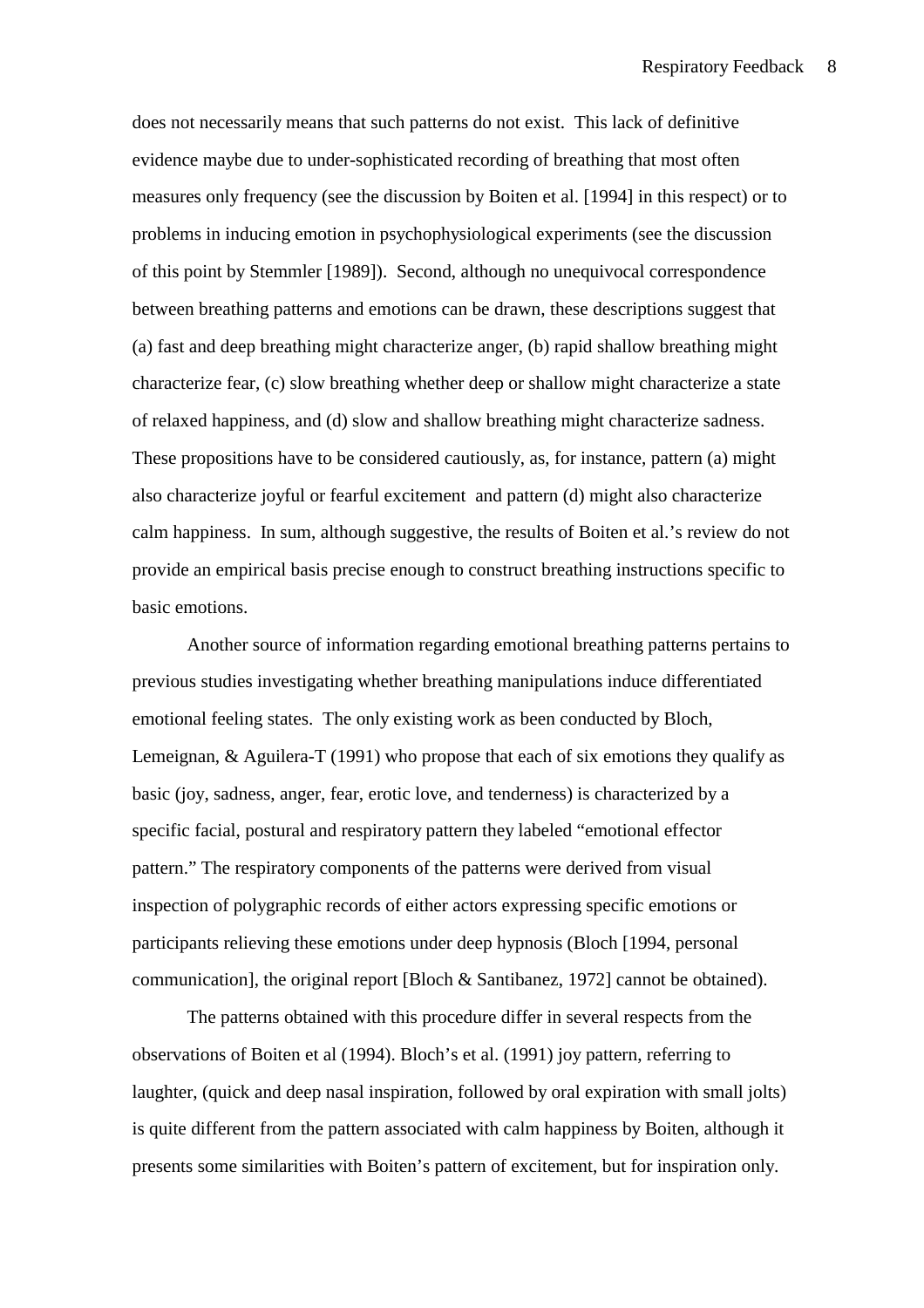Bloch's et al. anger pattern (regular, quick, and deep nasal breathing) corresponds to our prediction derived from Boiten et al. With respect to fear, Bloch et al. propose a quick and shallow inspiration through the mouth, followed by a pause and a long expiration. In contrast, our prediction based on Boiten et al. is that fear is characterized by shallow and fast breathing. Finally, Bloch's proposition for sadness (quick nasal inspiration with jolts followed by a quick expiration through the mouth) does not correspond to our prediction derived from Boiten et al. (i.e., slow and shallow breathing).

 In their work, Bloch et al. (1991) have demonstrated that extensively training actors to reproduce these emotional effector patterns results in the induction of the corresponding emotion feeling state. Unfortunately, in these studies, participants were explicitly (a) told that the aim of the training was to produce emotion through respiratory, facial, and postural changes, and (b) informed of which emotional effector pattern was intended to induce which emotion. Hence the effect of these manipulations on feeling states may simply be the result of experimenter's demand. Further, breathing was not manipulated independently from posture or facial expression, hence preventing estimation of the specific impact of each source of peripheral feedback.

 In order to confront the divergence between Bloch's patterns and those suggested by Boiten, and given the fact that Bloch et al. (1991) report positive results, we examined in a preliminary study whether the respiratory component of their emotional effector patterns is in itself sufficient to induce a specific emotional feeling state. We replicated the study of Bloch et al. (1991) for four emotions (joy, anger, fear, and sadness) with two major changes. First, in order to avoid experimental demands, we used a procedure in which participants were oblivious to the fact that the actual topic of the study was emotion or emotion induction. Second, in order to disentangle the effect of facial and postural feedback from those of a possible respiratory feedback, we only manipulated breathing, keeping facial expression and posture constant. The results revealed that participants tended to report the target emotion in the joy and anger breathing condition<sup>1</sup>,  $\underline{F}(9,153) = 1.97$ , p<.10.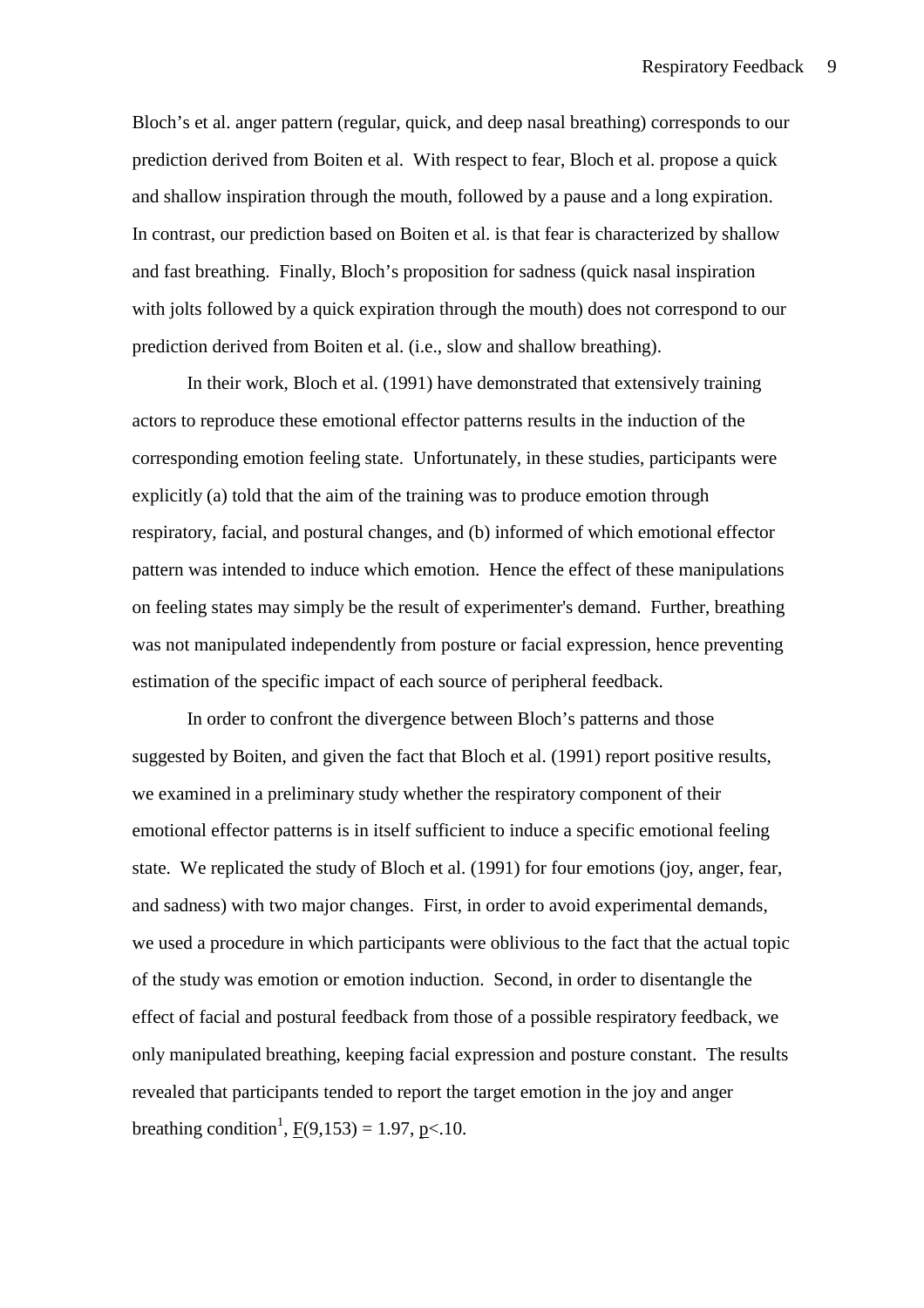In sum, the findings of Bloch et al. (1991) are only partially replicated in the breathing conditions of joy and anger. There are three possibilities accounting for these weak results. First, respiratory feedback may have no effects on emotional feeling states. Second, it is possible that respiratory feedback alone is not a sufficient condition to induce emotional feeling state; It may additionally require the corresponding facial and postural pattern. Along this line, Bloch (personal communication, July 16th, 1994) argues that not only the whole respiratory, facial and postural pattern needs to be activated, but also that no emotion can be induced if the "correct " pattern is not exactly reproduced. (This notion of correctness has also been debated in the context of the facial feedback hypothesis, see for instance, McIntosh [1996].) Finally, a third possibility is that the respiratory instructions used by Bloch et al. (1991) are not the most appropriate to induce discrete emotions. Indeed, it is unclear how Bloch et al.'s respiratory patterns were originally established (i.a., no statistical analysis are reported and the original report [Bloch & Santibanez, 1972] cannot be obtained). Further, the breathing patterns for joy attempts to mimic laughter, while the one for sadness attempts to mimic crying. While expressive emotional components such as laughter or tears tend to be associated with joy and sadness respectively, this does not necessitate that they determine the breathing patterns associated with these emotions.

### Study 1

 Study 1 was designed to investigate whether different, more precise and accurate breathing instructions than those used by Bloch et al. (1991) could be established. It consisted in explicitly asking participants to generate emotional states and to identify and report the corresponding breathing patterns. These subjective reports were to be compared with the results of Boiten's et al. (1994) review of the studies that investigated objective respiratory parameters. Our expectations were that (a) the information obtained from subjective reports would offer more details and a greater differentiation among emotions than the information issued from Boiten's et al. review, and (b) the subjective reports would be concordant with the breathing patterns derived from Boiten et al., the latter thus validating to some extent the former. The rationale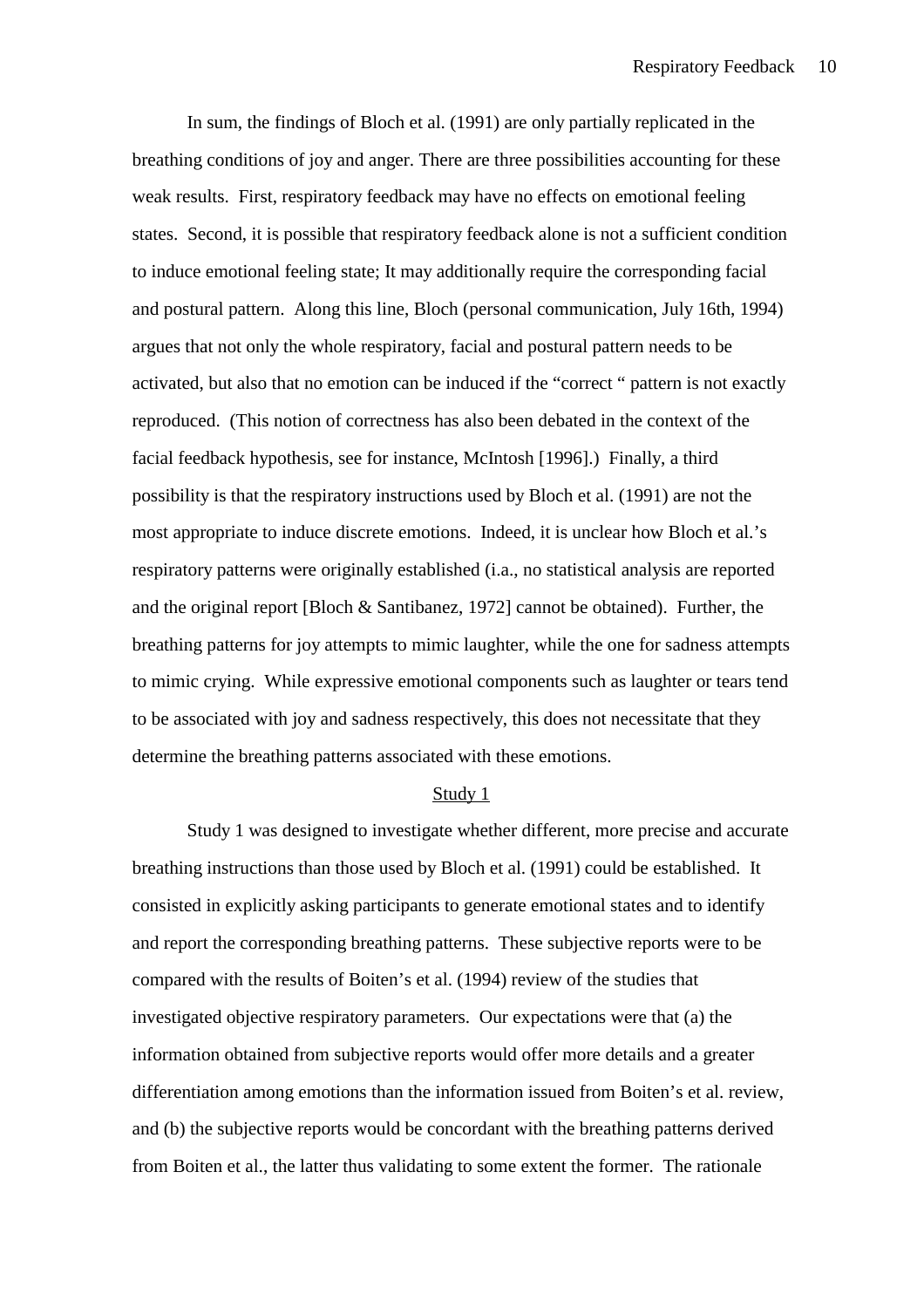was that if, and only if, predictions (a) and (b) were met, Study 1's results could provide breathing patterns potentially able to induce specific emotions. However, this possibility would be void if either of the two predictions were not met.

 Participants were invited to produce four emotional feeling states (of joy, anger, fear, and sadness), following a procedure adapted from the one described by Hess et al. (1992). When participants felt that they had reached the desired state, they were invited to describe their breathing in a questionnaire investigating several respiratory parameters.

#### Method

## Participants and procedure

 Eleven female and 12 male students volunteered to take part in the study. They were aged between 18 and 29 years (mean age = 23.8) and they participated individually in the experiment. The experimenter told them that the purpose of the study was to investigate how emotions could be expressed via respiratory patterns. They were simply instructed to produce an emotion--either joy, anger, fear, or sadness, in a random order--by modifying their respiration. They were also encouraged to maximize the intensity of their emotions and they were told that they could help themselves with personal memories or fantasies. Participants performed the experimental trials standing up alone in a laboratory room. The experimenter was in an adjacent room and contact was maintained with an interphone system. When participants judged themselves to have reached their best production of the target feeling state, participants reported in a questionnaire the characteristics of the specific respiratory pattern they had performed to express the emotion and, on a 7-point scale, the degree to which they felt they were successful in producing a breathing pattern corresponding to that emotion.

As a manipulation check, participants were also asked to report on the French version of the Differential Emotion Scale (Philippot, 1993) the intensity of the emotion feeling states they had experienced during the trial (from 0: no emotion at all to 6: the most intense emotion possible). This scale included the following items: concentrated, joyful, sad, angry, afraid, anxious, disgusted, scornful, surprised, ashamed, guilty and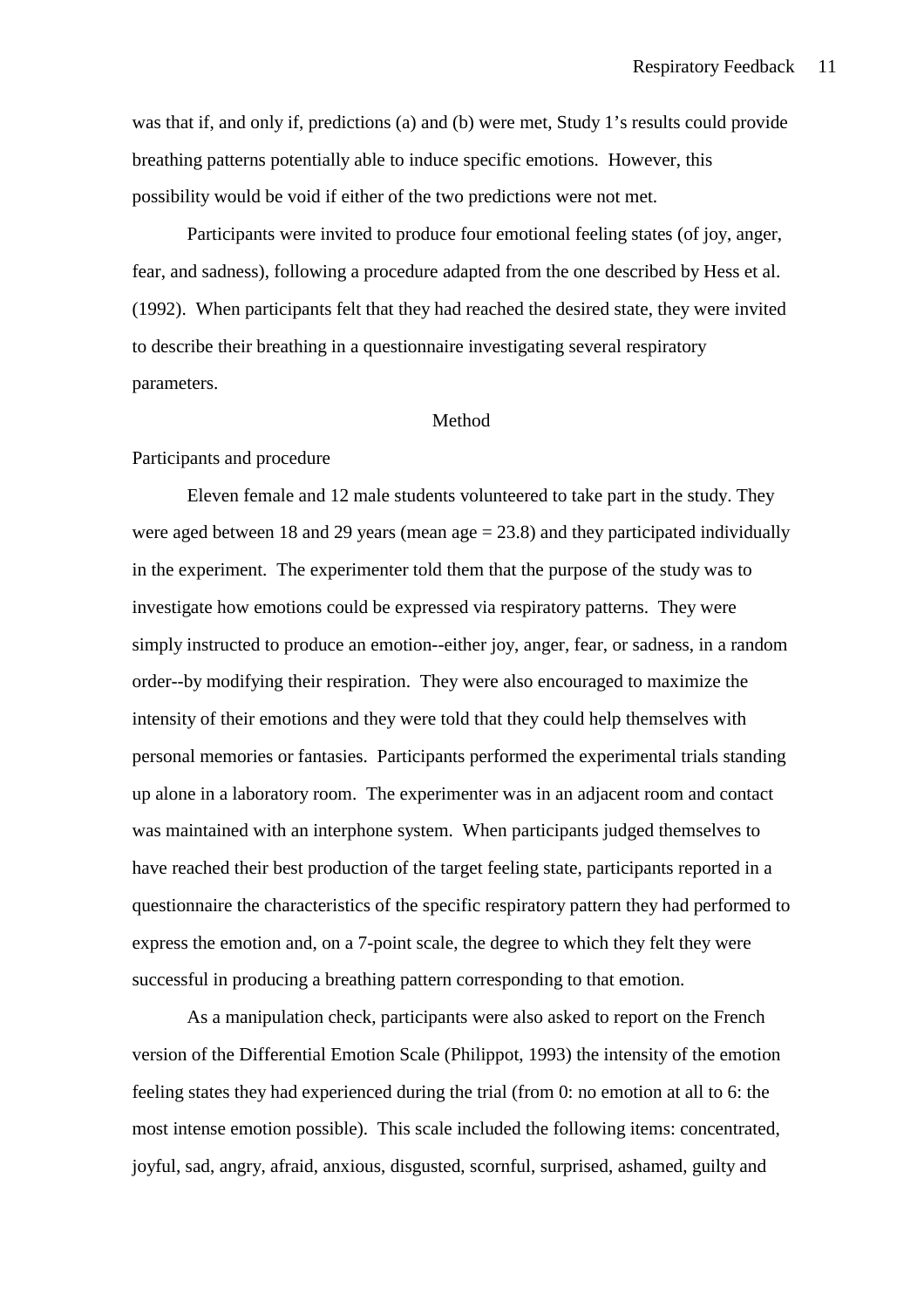happy. Only the six relevant items were retained for the data analysis (joyful, sad, angry, afraid, anxious, and happy).

## Respiration questionnaire

 Based on a pre-test study, a questionnaire investigating several respiratory parameters was constructed. Participants were asked to describe their inspiration and their expiration separately on five items: Was their respiration diaphragmatic, thoracic or both? Did they breath through their nose, their mouth or both? Did the frequency change (from "-3" = much slower to "3" = much faster), did the amplitude change (from "-3" = much more shallow to "3" = much deeper), and did they pause (from "0" = not at all to "4" = a lot)? Additional questions were asked for the whole respiratory pattern: Were there sighs, tremors, or tensions in the thorax (from " $0$ " = not at all to "4" = a lot), and did the regularity of the respiration change (from "-3"  $=$  much more irregular to "3")  $=$  much more regular)?

## Results

## Manipulation check

 On average, participants reported that they felt successful in producing emotional breathing patterns (mean success  $= 3.74$  with "0" = unsuccessful trial, "3" = rather successful trial, and "6" = perfect trial). Yet, a MANOVA with emotion condition as a within-subject factor revealed that reported success varied according to emotion,  $F(3,20) = 4.99$ ,  $p < .01$ . Post-hoc analyses indicated that the joy respiratory pattern (mean = 4.48) was easier to produce than patterns of sadness, fear, and anger (respective means =  $3.61, 3.56, 3.30$ ).

 Not only did participants indicate that they were successful in producing breathing patterns subjectively related to the target emotion, but they also reported feeling the corresponding subjective state. Indeed, a 4 X 6 MANOVA with emotion condition and emotion item of the DES as within-subject factors and sex as a betweensubjects factor revealed main effects of emotion and emotion item, respectively, F(3,63)  $= 3.99$ , p < .02, F(5,105) = 6.93, p < .0001, that were qualified by an emotion X emotion item interaction,  $F(15,315) = 34.01$ ,  $p < .0001$ . The pattern of the results and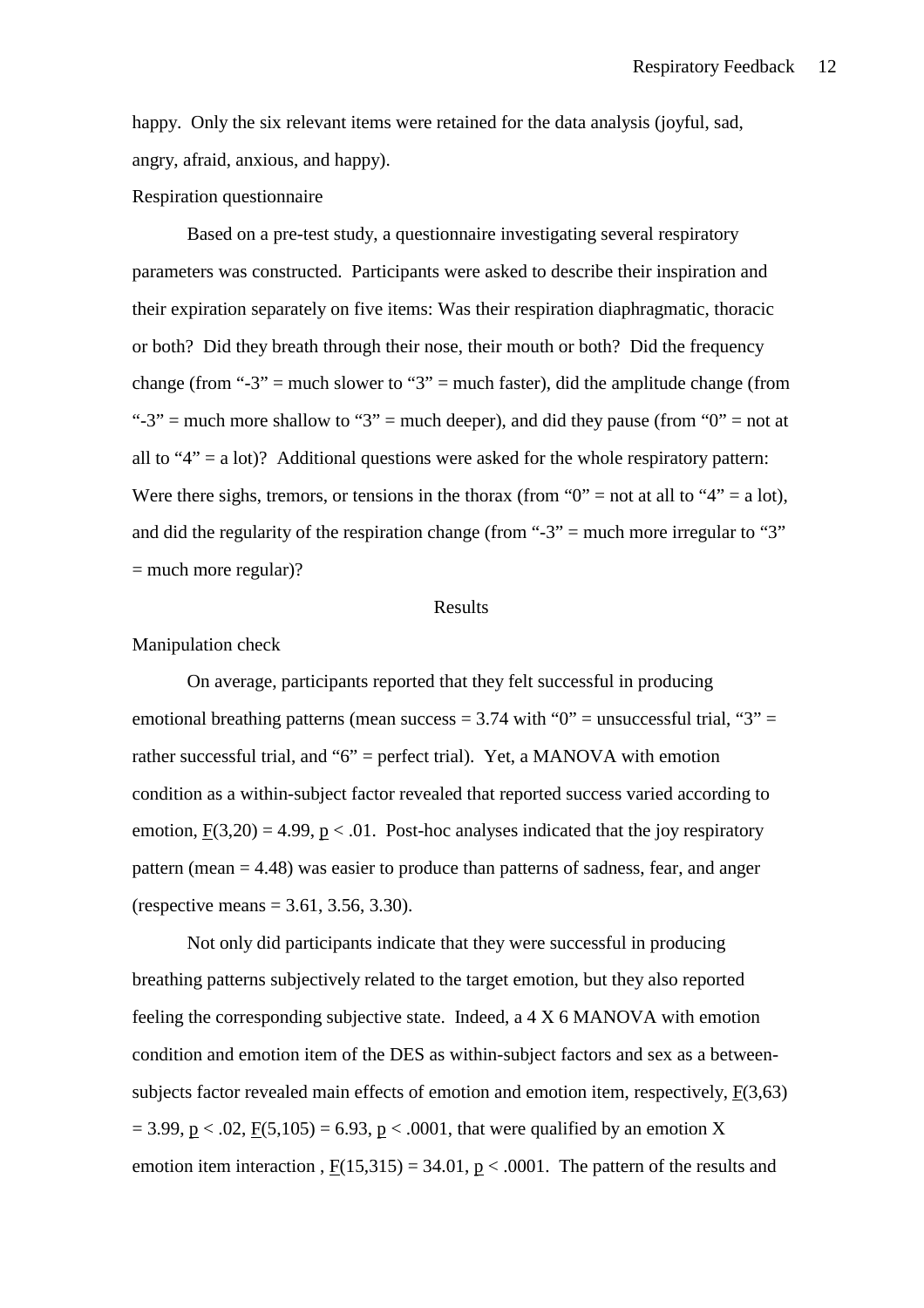the post-hoc analyses represented in Table 1 clearly demonstrate that the manipulation induced specific emotional feeling states of a significant intensity.

Insert about here Table 1

-------------------------------------------------------------

-------------------------------------------------------------

Respiratory patterns

 The central question of the present study was whether people can report respiratory patterns that differentiate among each basic emotional feeling state. Thus, to investigate the effect of emotion condition on the different parameters of inspiration and expiration, 2 X 4 MANOVAs were computed with inspiration-expiration and emotion as within-subjects factors. For the frequency and amplitude parameters, only the effect of emotion was significant,  $F(3,20) = 29.22$ ,  $p < .0001$ , and  $F(3,20) = 16.54$ ,  $p < .0001$ , respectively. For the pause parameters, only the interaction between inspirationexpiration and emotion reached significance,  $F(3,20) = 3.70$ ,  $p < .03$ . Post-hoc analyses detailed these effects. As shown in Table 2, respiratory frequency increased for anger and fear, decreased for joy and did not change from baseline level for sadness. Respiratory amplitude increased dramatically in joy and, although to a lesser extent, in anger. For fear and sadness, amplitude remained at baseline levels. For pauses, posthoc analyses revealed that the interaction was accounted for by the fact that while people reported more pauses after expiration in joy,  $F(1,22) = 4.80$ , p <.04, they reported less pauses after inspiration in fear,  $F(1,22) = 3.61$ ,  $p < 07$ .

-------------------------------------------------------------

Insert about here Table 2

-------------------------------------------------------------

 The effects of emotion on regularity, sighs, tremors, and thoracic tension were examined with a single factor (emotion) MANOVA. It appeared that all these parameters were significantly modulated by the type of emotion produced,  $F(3,20) =$ 4.09, p < .02, for sighs; F(3,20) = 25.30, p < .0001, for tremors; F(3,20) = 13.06, p < .0001, for regularity; and  $F(3,20) = 45.89$ ,  $p < .0001$ , for thoracic tension. Post-hoc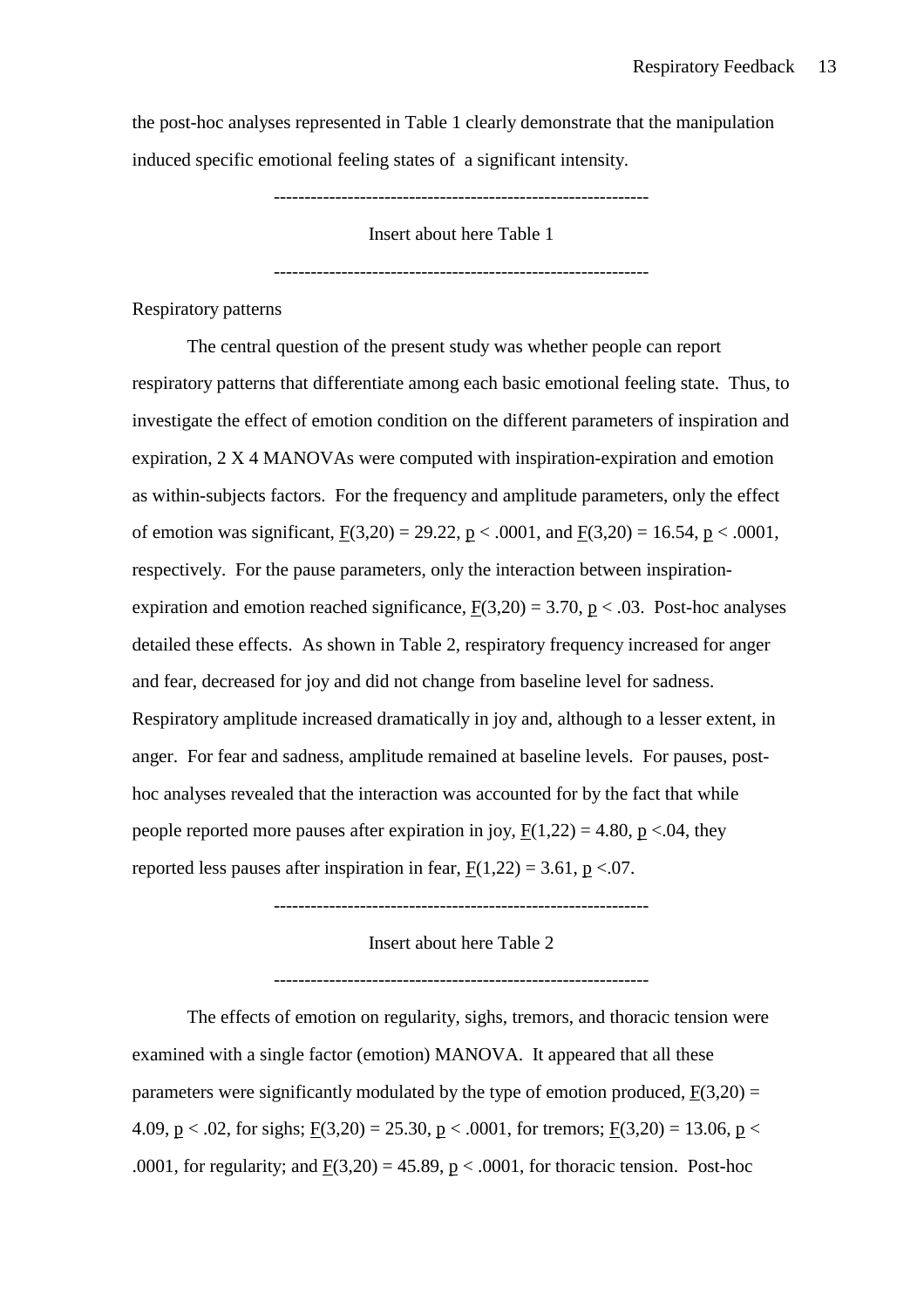analyses specified these effects. As indicated in Table 2, sighing is specifically associated with sadness. In joy, respiration is more regular and presents much less thoracic tension than in anger and fear. Sadness falls in between this pattern and is characterized by tremors, which are totally absent in joy and moderately present in anger and fear.

 Finally the impact of emotion on whether the respiration was oral or nasal, and whether it was diaphragmatic or thoracic was examined using separate  $\gamma$ 2 for inspiration and expiration in each breathing condition. As displayed in Table 2, a majority of participants judged the respiration to be nasal for joy and sadness, respectively,  $\chi$  2 = 40.29, p < .001,  $\chi$  2 = 29.82, p < .001, for inspiration and expiration in joy, and  $\gamma$  2 = 34.77, p < .001,  $\gamma$  2 = 25.39, p < .001, for inspiration and expiration in sadness. Respiration also tended to be nasal in anger, although to a lesser extent,  $\gamma$  2 = 5.82,  $p < .10$ , for inspiration and  $\gamma$  2 = 10.76,  $p < .01$ , for expiration. No significant trend appeared for fear. As regards the diaphragmatic or thoracic quality of the respiration, participants reported that expiration was predominantly diaphragmatic in anger and thoracic in fear,  $\chi$  2 = 6.61, p < .05.

#### Discussion

 Study 1 yielded three important findings: First, respiratory patterns that are differentiated among basic emotions were established on the basis of subjective reports; Second, these subjective patterns are congruent with the objective patterns reviewed by Boiten et al. (1994); Third, the explicit manipulation of respiration combined with imagery induced significant and specific emotional feeling states.

 Regarding the first finding, the consistency of naive participants in their association between type of breathing pattern and specific emotion is remarkable. Previous research has already shown that people report experiencing different body sensation profiles for different emotions (Lyman & Waters, 1986; Rimé et al., 1990; Philippot & Rimé, 1997). Yet these studies had all considered a rather global perception of body changes (e.g. respiratory changes were measured on a single "respiratory change" item) and no precise body changes had been explored as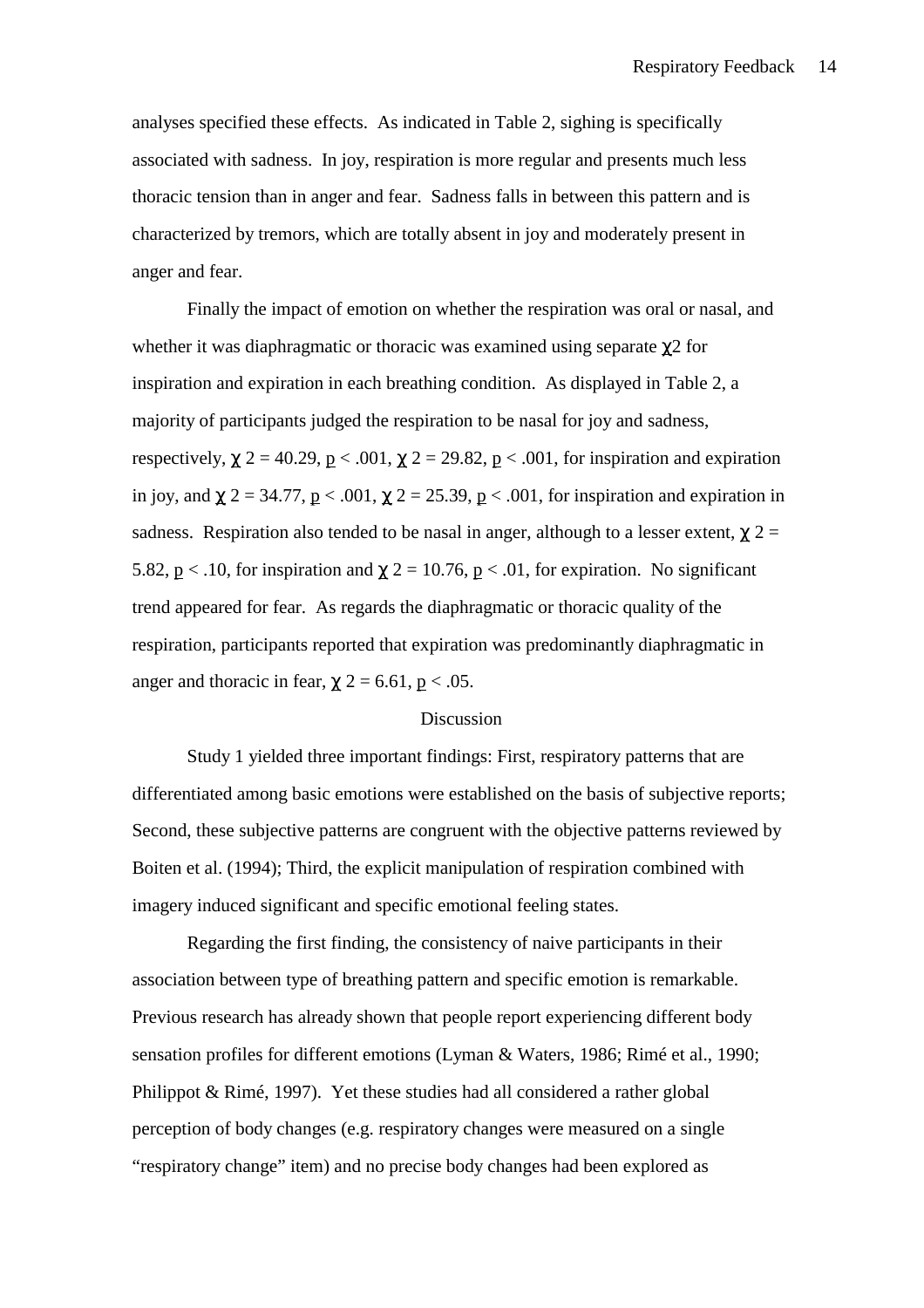specifically as in the present study. Thus, previous findings can be extended to note that people experience a very fine differentiation of body state during emotion, not only for the body as a whole but also for very specific changes, at least including breathing changes. In addition, these body sensations are quite homogenous across individuals and differentiated across emotions. These observations are contradictory to the undifferentiated arousal model notion of diffused perception of undifferentiated arousal inherited from Schachter's (1964) theory. They are congruent with cognitive appraisal models and central network models such as the Somatovisceral Afference Model of Emotion (SAME) proposed by Cacioppo et al. (1992).

With respect to the second finding, Study 1 participants' reports do not contradict the findings of Boiten et al. (1994). In the present study, joy is associated with regular, moderately deep and slow breathing through the nose and with minimal thoracic tension, tremors, and sighs. The breathing tends to be diaphragmatic or both thoracic and diaphragmatic. This pattern is parallel to the slow and deep breathing Boiten et al. (1994) observed in a relaxed resting state. Yet, these authors report that calm happiness (as well as depression) is associated with slow but shallow breathing, whereas excited joy (as well as anger or fear) is associated with fast and deep breathing. Bloch's et al. (1994) joy pattern (quick and deep nasal inspiration, followed by oral expiration with small jolts) is different from the pattern associated with joy by the participants of the present study as well as from the three patterns associated with positive states by Boiten et al. As mentioned above, Bloch's et al. joy breathing pattern attempts to imitate laughter and might not be typical of joy.

 For anger, participants in the present study reported a rather fast, irregular and deep nasal breathing with marked thoracic tension, minimal sighs, and some tremors. The expiration was diaphragmatic. This pattern corresponds to the fast and deep breathing Boiten et al (1994) associated with excitement, including angry excitation. It also parallels to some degree Bloch's et al. anger pattern (regular, quick, and deep nasal breathing), except that our participants reported irregular rather than regular breathing.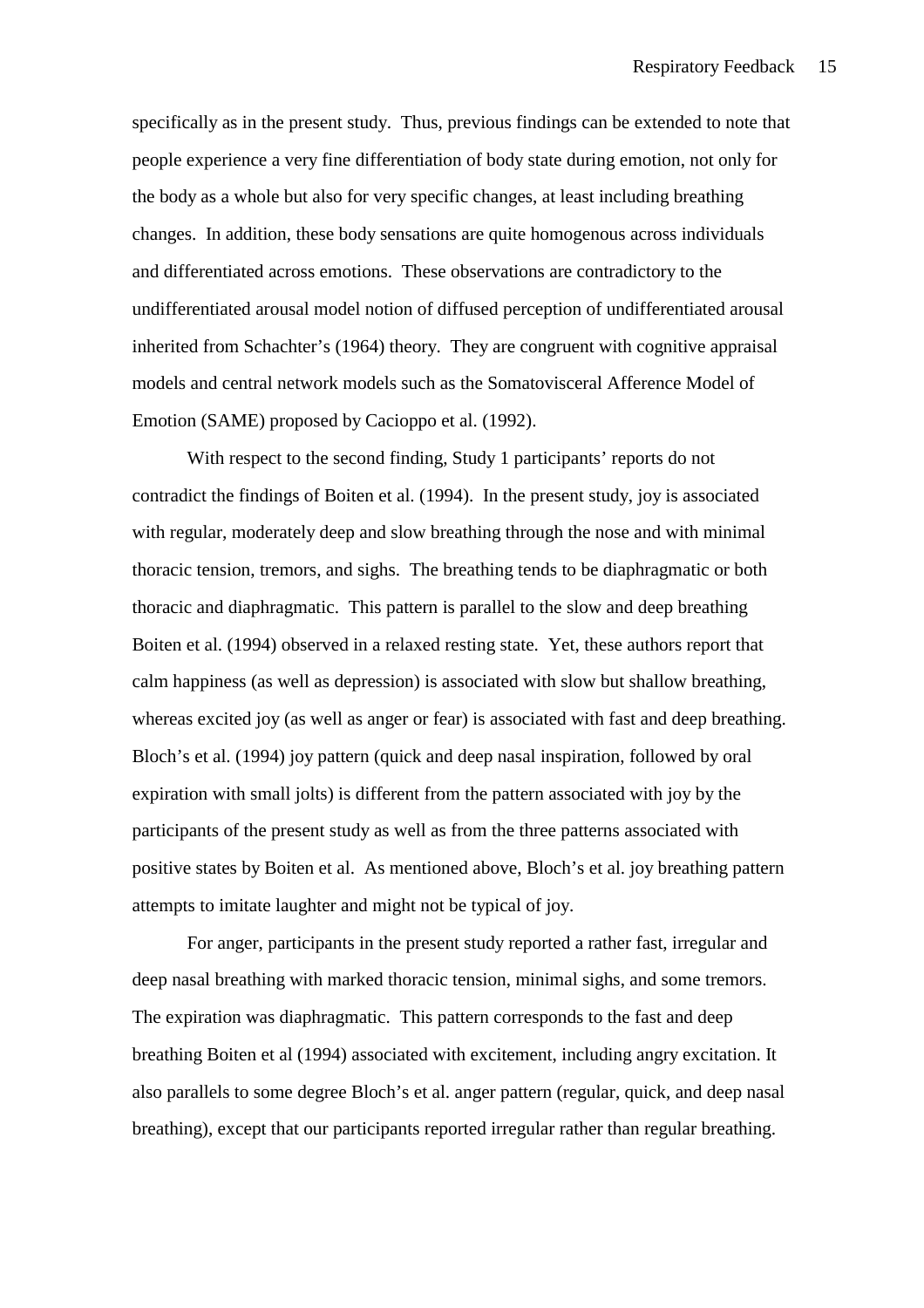With respect to fear, our participants reported fast, irregular, rather shallow breathing, with much thoracic tension, some tremors, and minimal sighs. More thoracic breathing was reported for fear than for any other emotions. This pattern corresponds very well to the rapid, shallow breathing associated with tense anticipation by Boiten et al. It has also basic features in common with Bloch's et al. fear pattern. Yet, the latter has additional specifications not reported by our participants : for Bloch et al. the respiration has to be oral and there must sometimes be a long expiration.

 Finally, for sadness, our participants reported nasal breathing with average amplitude and frequency, marked with sighs and tremors as well as some thoracic tension and irregularity. Of the four types of breathing proposed by Boiten et al., the present pattern is closest to the slow and shallow breathing associated with state of withdrawal and passiveness. It shares some similarities with Bloch's et al. sadness pattern (inspiration with brief jolts through the nose and expiration at one time through the mouth), specifically, normal frequency and amplitude, but also marked dissimilarities, including oral expiration, jolts in the inspiration and expiration in one time through the mouth for Bloch et al. As mentioned above, Bloch's et al. sadness pattern attempts to imitate crying and might not be specific to sadness.

 In summary, as predicted, the emotional breathing patterns reported by the participants of the present study are characterized by a clear and detailed differentiation among emotions. Moreover, they are congruent with the results of Boiten's et al. (1994) meta-analysis. This suggests that, in their attempts to produce emotional states by manipulating their respiration, our participants have relied on breathing patterns that are similar to observations of psychophysiological studies investigating respiratory changes during emotion induction. As the conditions of clear differentiation among the four emotions investigated and congruence with Boiten's et al meta-analysis are met, the data of the present study can provide a valid basis for the construction of different sets of breathing instructions that would be specific to the discrete emotions of joy, anger, fear, and sadness.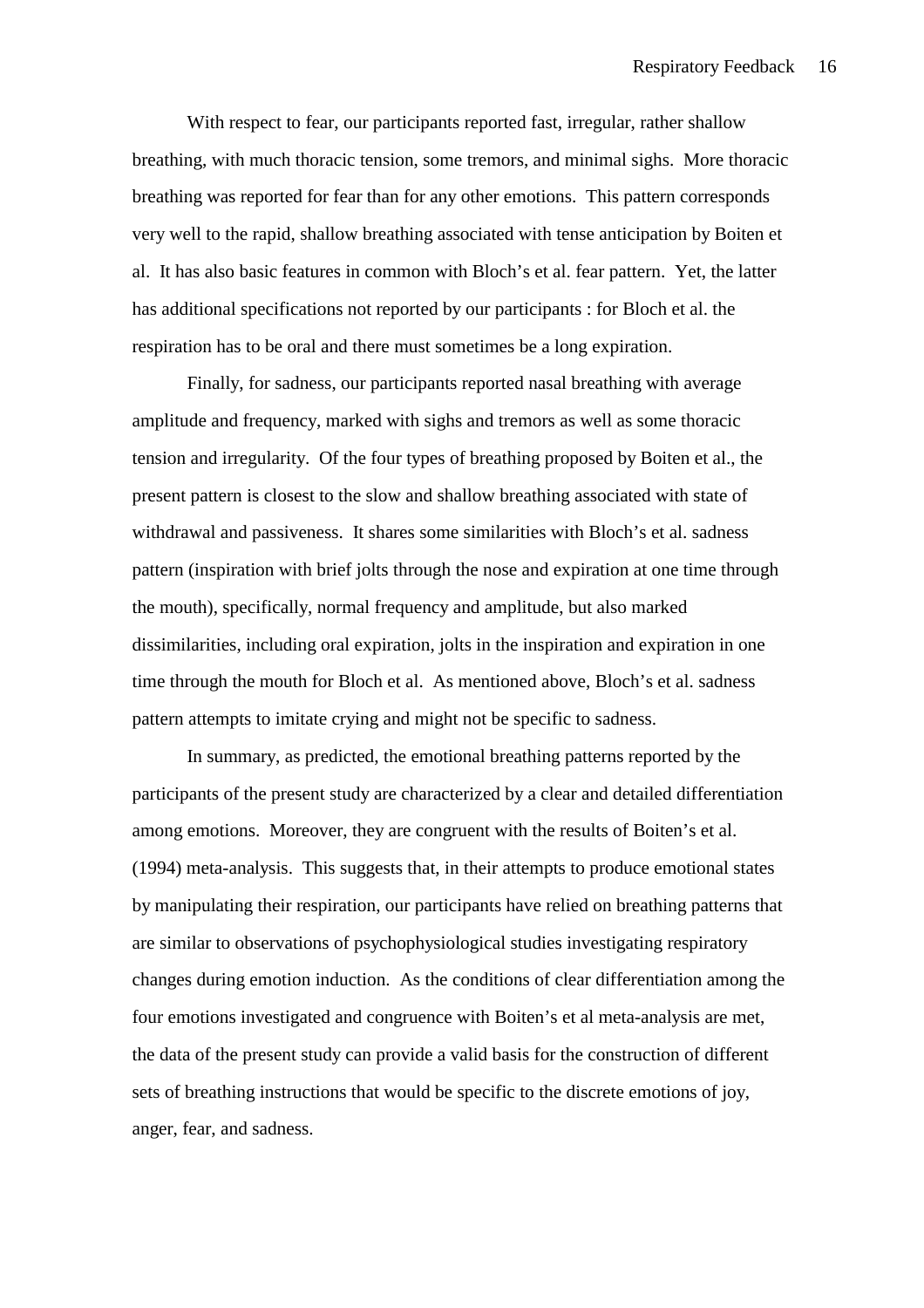The third finding of the present study is precisely related to emotion induction. Indeed, the analysis of the emotional feeling state questionnaire revealed that specific and rather intense emotions have resulted from the explicit instruction to produce emotion by manipulating respiration. This observation is in line with the report of Hess et al. (1992) that people have the ability to produce rather intense and specific emotions "on demand." Future research should examine whether the instruction to alter one's breathing adds a specific contribution to voluntary production of emotion. Of course, effects of experimenter demand can certainly not be completely discounted, although, during debriefing, participants reported that they had experienced genuine emotions. Similarly, the relative influence of other strategies, such as relying on personal memories, cannot be assessed in the present experiment.

 Still, the present findings suggest that an explicit manipulation of respiration might be sufficient to induce a specific emotional feeling state. However, to test this assertion, the effects on feeling states resulting from the manipulation of respiration needs to be observed in a context free of experimental demand and in which other facets of emotion responses are kept constant.

#### Study 2

 Study 2 examined whether specific emotional states could be induced by manipulating participants' breathing patterns with instructions based on Study 1's results. In addition, Study 2 investigated whether this effect could occur implicitly, this is, without participants explicitly using breathing changes to infer their emotional feeling state. Participants were told that they were participating in a health psychology experiment aimed at examining the impact of breathing style on cardio-vascular characteristics. After a training session, they performed the four breathing patterns that, unknown to them, were characteristic of joy, anger, fear, and sadness. Their feeling state was recorded by disguised items hidden in a questionnaire supposedly addressing the body symptoms induced by the breathing patterns.

## Method

Participants and procedure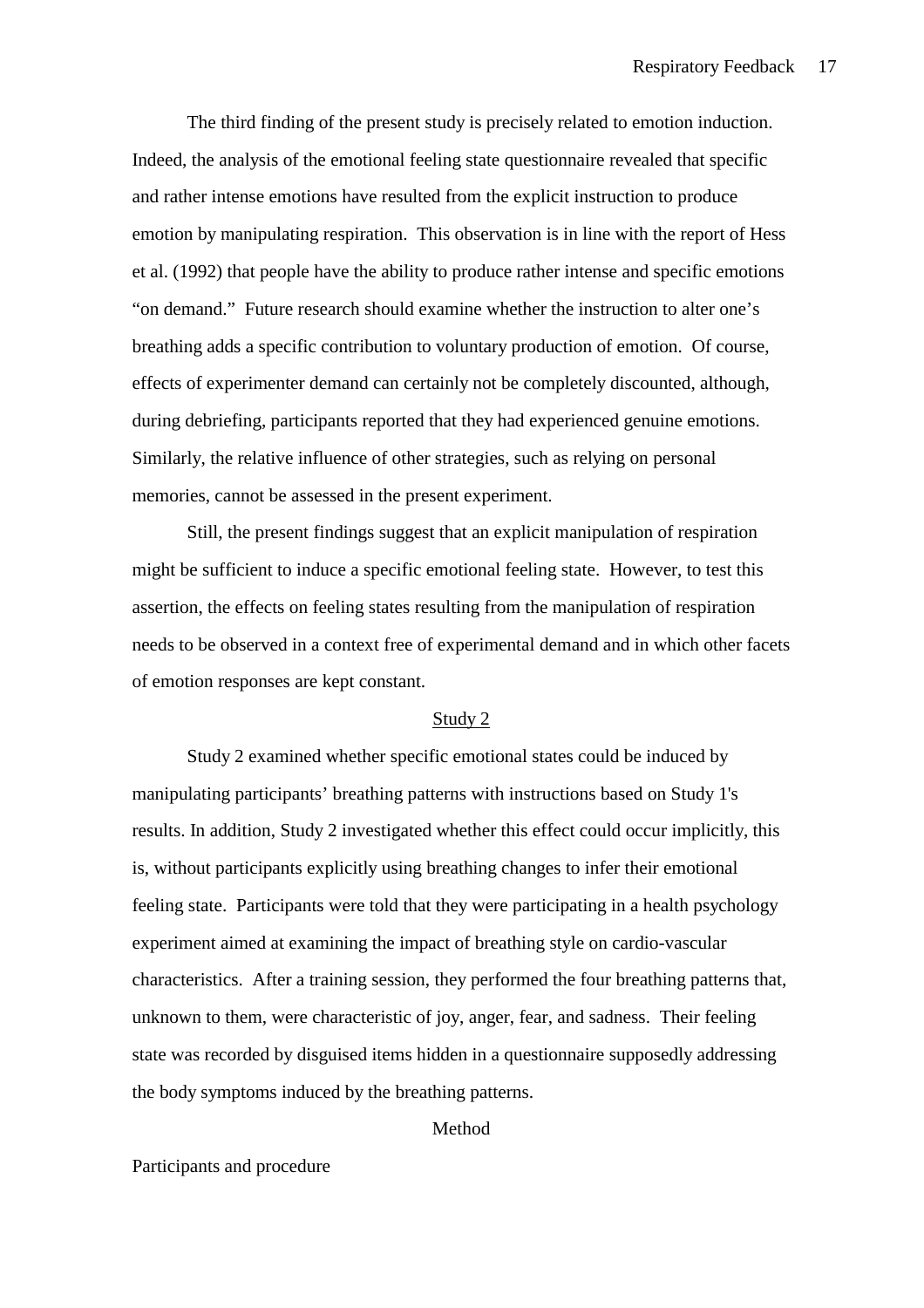Twenty one female and 5 male students aged between 17 and 23 years (mean age: 19.2) volunteered for the study. They participated individually in the experiment which consisted of two sessions of 45 minutes separated by a minimum of one night and a maximum of 48 hours. Participants were trained to perform the procedure during the first session and the actual data collection took place during the second session.

 During the first session, the experimenter explained the cover story. Participants were told that the study had been designed to investigate the effects of breathing on cardio-vascular changes and on physical feelings. Participants were told how respiration could influence the cardio-vascular system at a functional and at a mechanical level. They were told that the hypothesis was that these effects could also influence subjective physical sensations. Then, the experimenter explained the procedure. The experiment consisted of four trials. Each trial was preceded by a short relaxation period during which participants had to close their eyes, breathe smoothly, relax every muscle, and visualize an imaginary circle inflating and deflating at the rhythm of their respiration. After relaxation, participants were to perform a respiratory pattern for two minutes and, immediately after, to complete a questionnaire on physical sensations. The experimenter explained that various respiratory and cardio-vascular measurements would be taken during the breathing exercises. He showed the transducers (a respiratory belt and the FinaPress sensor of the Ohmeda 2300 blood pressure monitor<sup>2</sup>) and explained how this equipment operated.

 Once the procedure was explained, the experimenter gave the breathing instructions, showed how to perform them and gave feedback to the participant about his or her performance. After having ascertained that the participant understood the breathing instructions, the experimenter affixed the transducers and went to the adjacent technical room. Communication with the participant was maintained throughout the experiment via an intercom system. After calibration of the physiological measurements, the rehearsal of the procedure began. The experimenter gave the relaxation instructions, then reminded the participant of the breathing instructions, had the participant perform them for two minutes, and asked to the participant to fill in the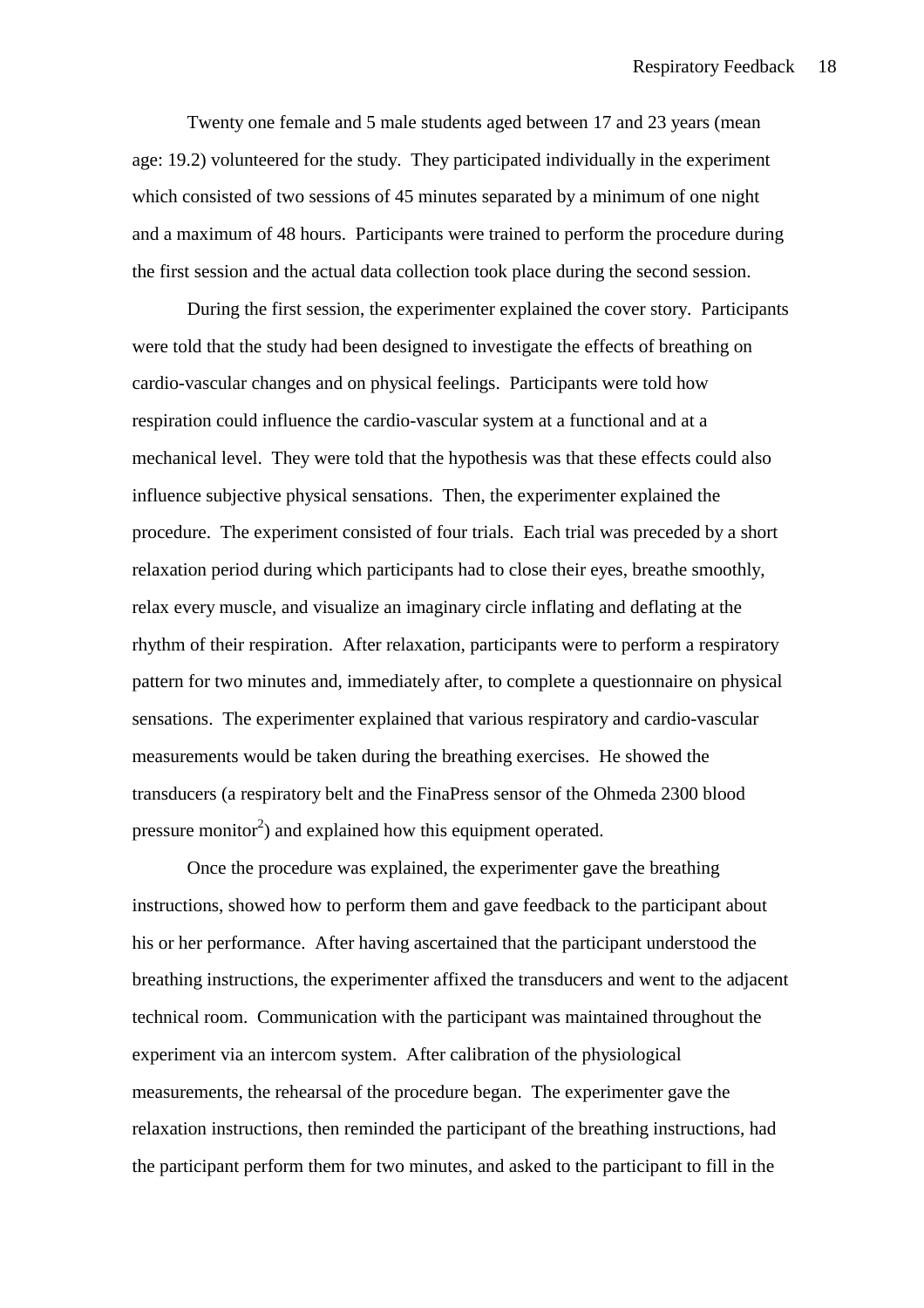questionnaire. During the breathing trial, the experimenter could monitor on a computer screen the respiratory movements of the participant and check whether the instructions were correctly followed.

 When they arrived for the second session, participants were reminded of the procedure. Then the experimenter affixed the respiratory belt and the FinaPress sensor and went to the technical room. The four trials were performed in a random order. Respiration was recorded during relaxation and trial periods. Finally, participants were debriefed and the actual purpose of the experiment was explained. They were specifically asked whether they suspected that the experimenter attempted to modify their emotional state by manipulating their respiration. No participants reported any suspicion about the real purpose of the experiment, about the fact that it concerned emotion induction, or about the fact that the questionnaire measured their emotional feeling state. Thus, if an effect on feeling state is observed, it can be considered as occurring outside of the participants' awareness of the process, i.e. the awareness of a relationship between breathing and feeling state.

## Questionnaire

 The questionnaire consisted in 22 items comprising different sensations. Items were "vertigo," "nausea," "paresthesia," "lump in the throat," "headache," "impression of unreality," "stomach sensations," "feeling cold, shivering," "feeling hot," "racing heart," "muscular tension," "perspiration," "goose flesh," "blushing," "weak knees," and "general activation." Mixed among these items, four scales indexed emotional feeling states: "feelings of fear, anxiety," for fear; "feelings of sadness, depression," for sadness; "positive feelings, good spirit," for happiness; and "feelings of aggressivity, aggravation," for anger. Each item had to be rated by marking a check on a 10 centimeter line, anchored 0% to 100%. Participants were instructed that 0% reflected no such sensation at all, while 100% was the strongest sensation they could imagine feeling for this item. The dependent measures consisted of millimeters from the zeropoint on each scale.

Physiological measures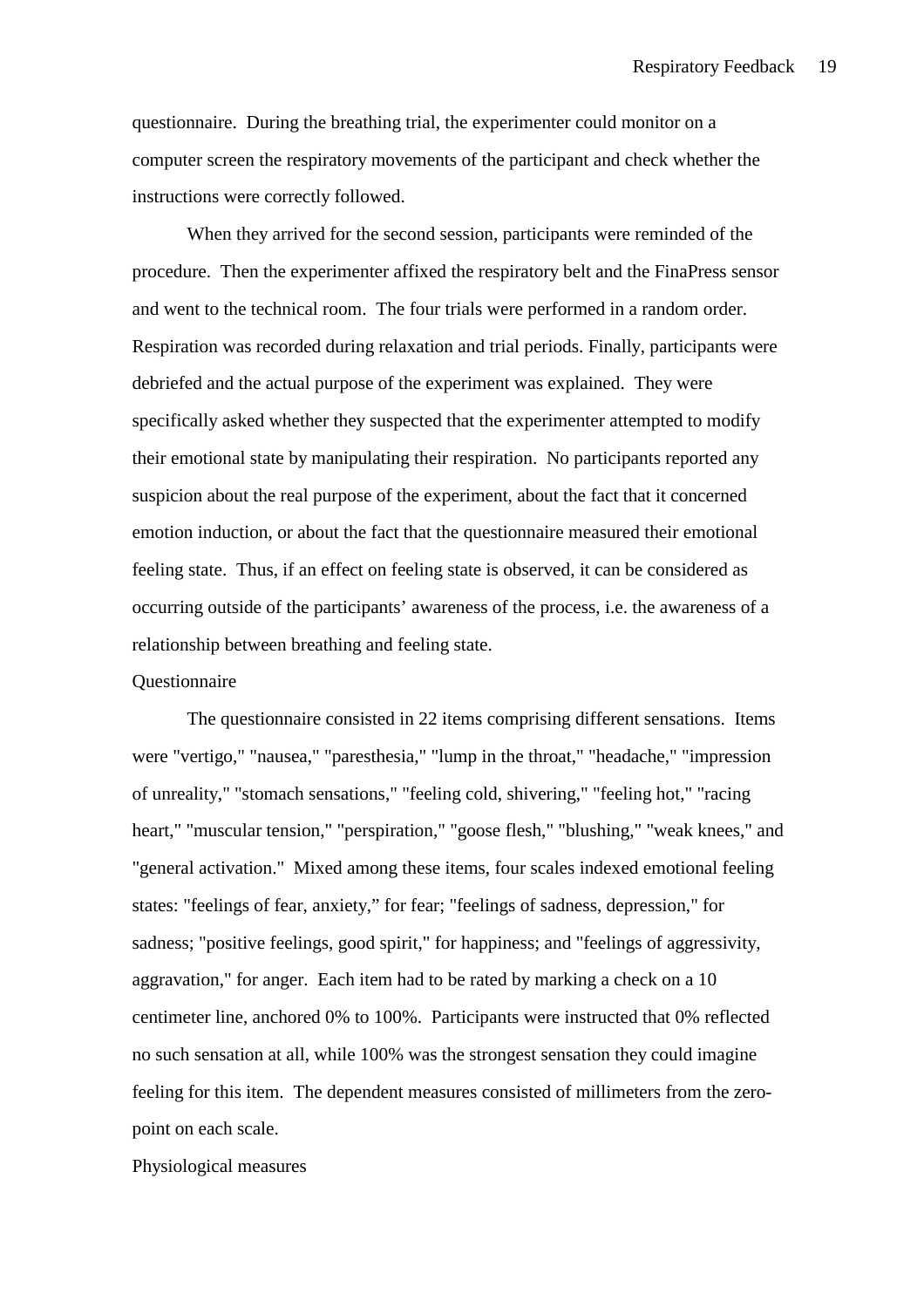Respiration was recorded by an elastic tube strapped around the participant's chest. A sound of 575 Hz emitted at one end of the tube is received at the other end. The phase of the sound received varies according to the length of the tube which is itself determined by the respiratory movements of the ribcage. A coupler monitors these phase changes and outputs a signal varying in tension as a function of tube length (1.2 cm/V). Technical aspects of this system are described in van Rossum (1988). The signal of the coupler was sampled at a frequency of 10Hz by a Computer-based Oscillograph and Data Acquisition System (CODAS) of Dataq Instruments. Codas, which consists of a combination of hardware and software, allows continuous data through-put to hard disk while maintaining a real time display directly on the host computer's monitor. In addition, after the acquisition, data can be displayed on the monitor for artifacts inspection.

 Respiration indices were derived from the raw signal of the strain-gauge (Boiten, 1993). The computer program used to that effect (Philippot & Philippot, 1991) outputs for each respiratory cycle: its length, amplitude, ratio of inspiration and expiration times, number of pauses and their length, and number of hampers.

Breathing instructions

The breathing instructions were derived from the results of Study 1:

 Joy: "Breathe and exhale slowly and deeply through the nose; your breathing is very regular and your ribcage relaxed."

Anger: "Breathe and exhale quickly through the nose; slightly deeper than regular breathing amplitude. Your breathing is slightly irregular with some tremors and your ribcage is very tense."

Fear: "Breathe and exhale quickly from the top of your ribcage; with a normal amplitude. Your breathing is slightly irregular with some tremors and your ribcage very tense."

Sadness: "Breathe and exhale through the nose with a normal amplitude and pace. Your ribcage is slightly tense, and there are some sighs in your expiration."

Results and discussion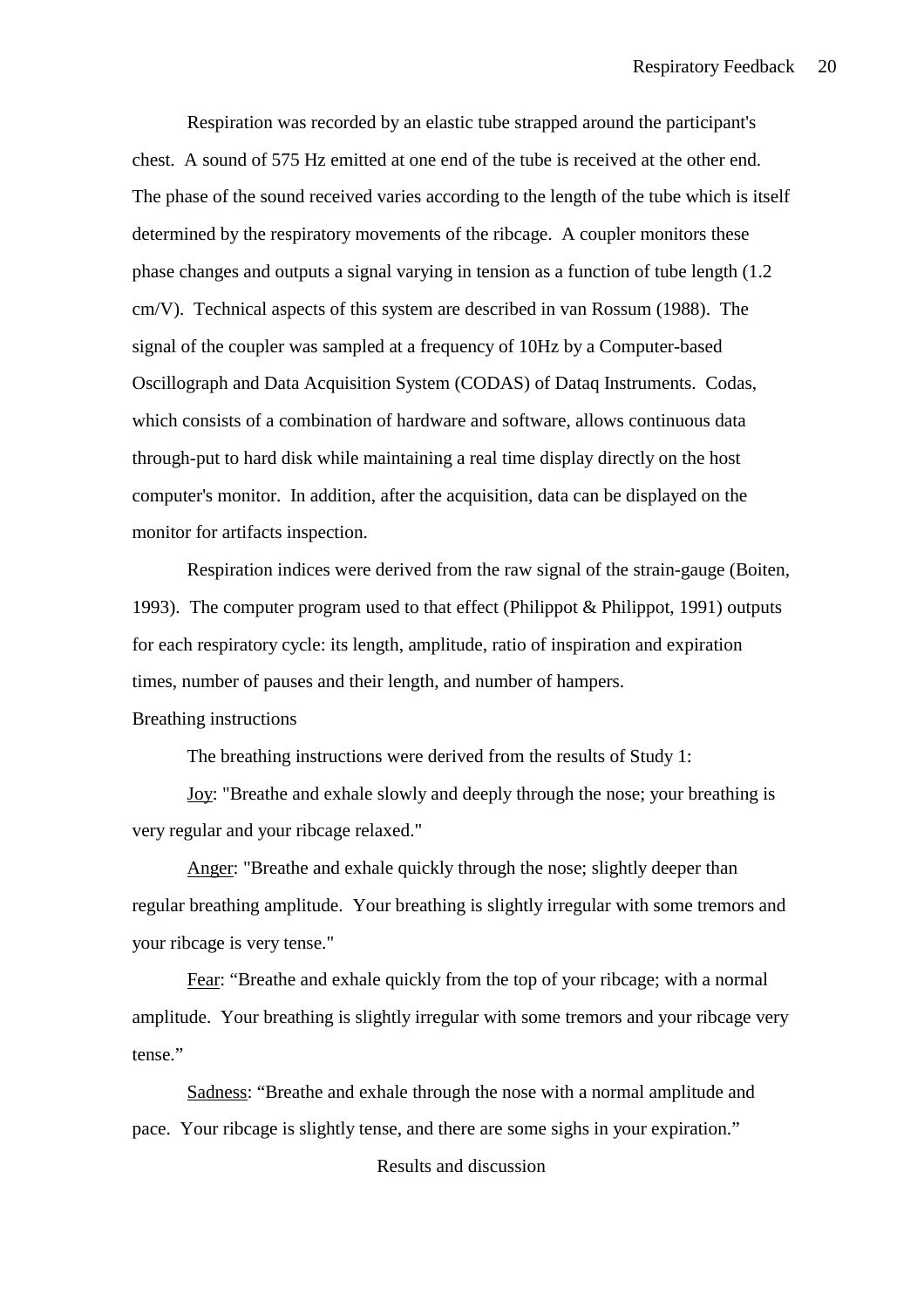First, analyses were conducted to ascertain that participants' actual breathing patterns differed across conditions. MANOVAs with breathing condition as a within subject factor were computed on the differences scores (mean during the trial minus mean during relaxation) for the indices of frequency, amplitude and ratio of inspiration and expiration times. As can be seen in Table 3, the effect of breathing condition was clearly significant for each index. Post-hoc analyses using the Bonferroni procedure revealed that participants followed the instructions (see subscripts in Table 3). Respiration time was longest during the joy condition, slightly shorter for the sadness condition and much shorter in the anger and fear conditions, with fear respiration being slightly faster than anger respiration. The amplitude increased in the joy condition, remained at baseline levels for the anger and sadness conditions, and was shorter during fear. Finally, the ratio of inspiration and expiration times increased for anger, fear, and sadness but stayed at baseline level in joy.

-------------------------------------

Insert Table 3 about here

-------------------------------------

 Second, the impact of breathing condition on emotional feeling state was examined. A MANOVA with breathing condition and feeling scale as within-subject factors was computed on the measures of the four feelings. A significant effect of breathing condition indicated that, overall, some breathing patterns induced more intense feeling state than others,  $F(3,23) = 9.02$ , p<.0004. Similarly, some feeling states tended to be reported as more intense than others, as indicated by a significant effect of feeling scale,  $F(3,23) = 5.89$ , p<.004. Of direct interest for our hypothesis, a significant interaction indicated that feeling state varied according to breathing conditions, F(9,17)  $= 8.73$ , p<.0001; This effect accounts for 40% of the variance.

 Post-hoc analyses specified the impact of breathing condition on feeling state (see Table 4). MANOVAs with feeling scale as within-subject factor were computed for each breathing condition. The effect of feeling scale was significant for each condition, indicating that each breathing condition induced a differentiated feeling state,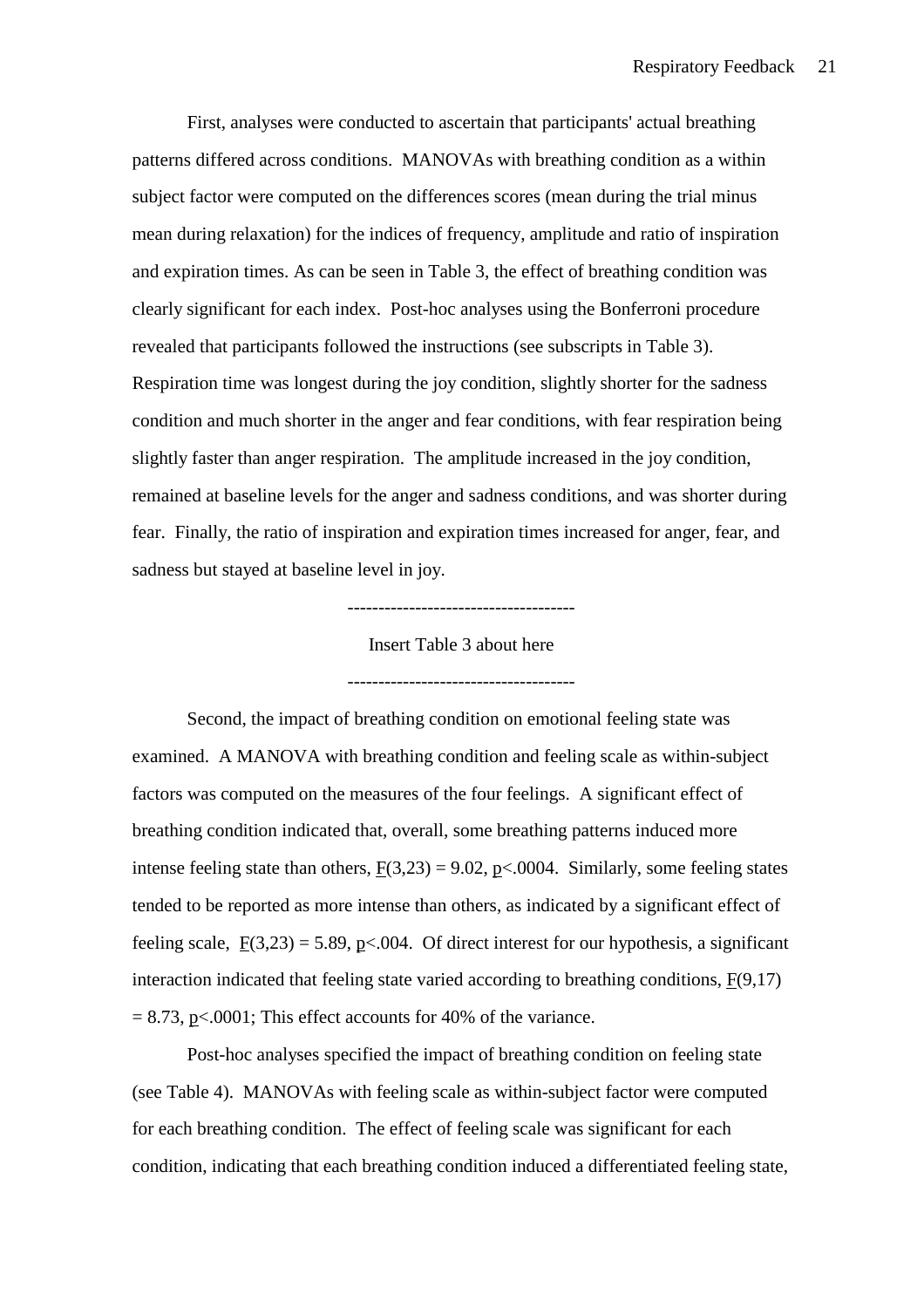$F(3,22) = 13.32$ , p<.0001, for joy;  $F(3,22) = 7.20$ , p<.001, for anger;  $F(3,22) = 5.71$ , p $<0.004$ , for fear; and F(3,22) = 4.10, p $<0.02$ , for sadness, respectively. These effects were specified with paired t-test using the Bonferroni procedure. As can be seen in Table 4, the joy breathing condition induced significantly more positive feeling than any other condition and more than any other feeling within this condition. The same is true for the feeling of anger in the anger breathing condition. It should be noted that this breathing pattern also induced feelings of fear and anxiety, although to a lesser degree than anger feelings. The fear breathing condition induced feelings of anger and of fear/anxiety at a similar intensity level. Yet, the feelings of fear/anxiety induced in this condition are not more intense than those induced by any other conditions. Finally, the sadness breathing condition induced to a comparable extent positive feelings and feeling of sadness. It should be noted that it is in this condition that feelings of sadness were the most intensely reported, as the three other breathing conditions induced no feeling of sadness at all.

--------------------------------------------------------

Insert Table 4 about here

--------------------------------------------------------

 In sum, it appears that the joy and anger breathing conditions successfully induced the target feeling state. The fear and sadness breathing conditions induced a mixed pattern of fear/anxiety and anger for the former and of positive state and sadness for the latter. These blends in pattern could be explained in two different ways. One possibility is that these breathing conditions indeed induced a blended emotional feeling state. Another possibility is that some individuals responded to these manipulations with a given feeling state, while others responded with another feeling state. For instance, some participants may have felt joy while performing the sadness breathing task, while other participants may have felt sad.

 To decide between these alternatives, correlations were computed between feeling scales. In the fear condition, anger and fear were positively correlated  $(r(27) =$  $.58$ ,  $p < .002$ ), indicating that the fear breathing pattern did indeed induce a blended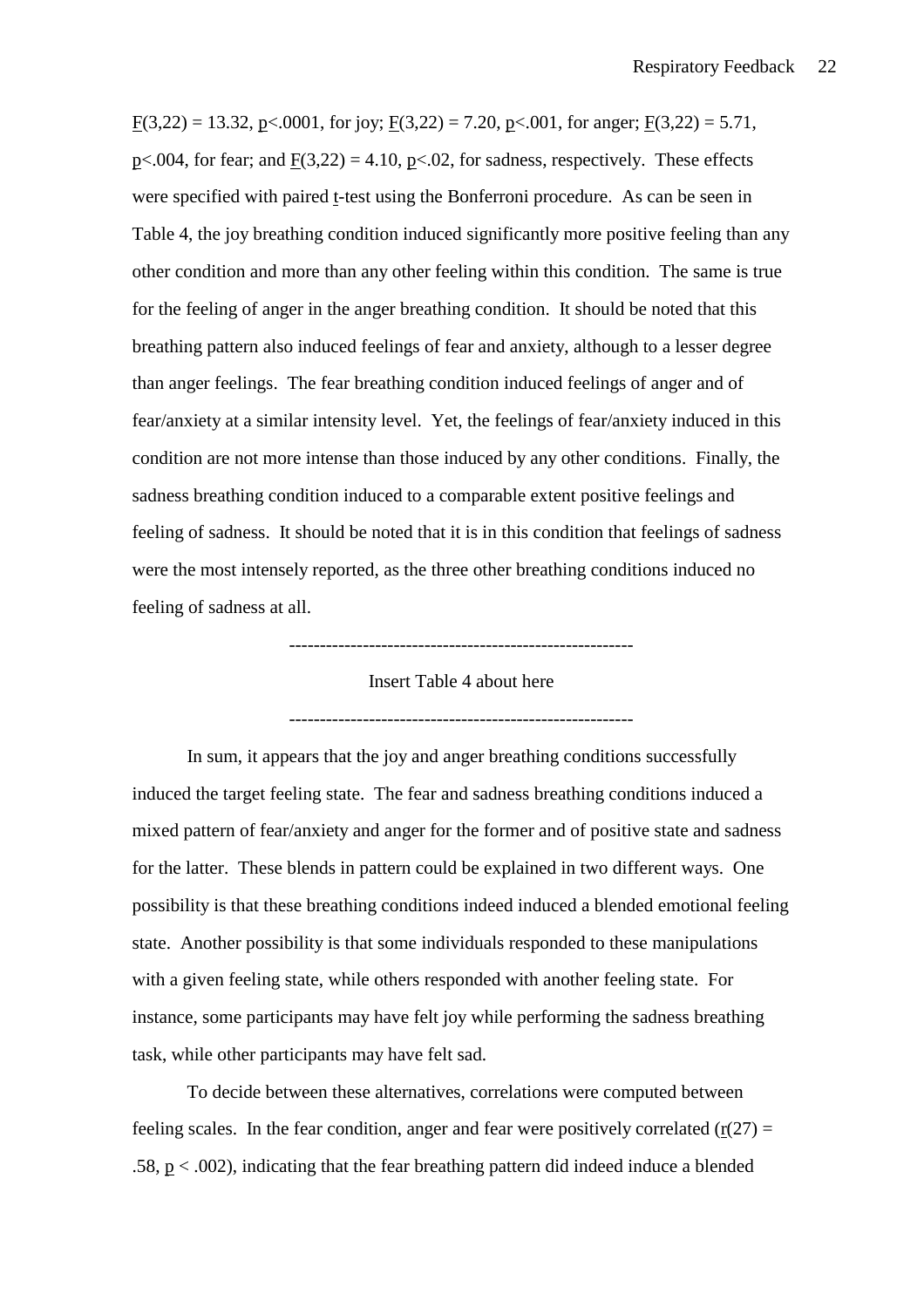emotional feeling state. In contrast, in the sadness condition, positive state and sadness were negatively correlated ( $r(27) = -0.32$ ,  $p < .10$ ). Thus, it seems that different individuals reacted with different feeling states to the sadness breathing pattern. A possibility is that, given the similarity in breathing instructions between the sadness and joy breathing conditions, some participants performed a breathing pattern closer to the joy breathing patterns, while other performed a "purer" sadness pattern. If this were true, based on data presented in Table 3, "happy responders" in the sadness breathing condition should evidence longer respiration time and amplitude, and smaller ratio of inspiration/expiration time than "sad responders". Pauses parameters, however, should not discriminate between these two groups. To test these hypotheses, respiratory parameters were compared with t-tests between "sad and happy responders". Participants who reported more happiness than sadness in the sadness breathing condition were classified as "happy responders". If the opposite was true, they were classified as "sad responders". Six participants who reported as much happiness as sadness were eliminated (generally, these participants reported no sadness together with no happiness at all). There were no differences between groups for the respiration time, amplitude, or pauses parameters. However, as predicted, "sad responders" were characterized by longer inspiration / expiration time ratio ( $M = .23$ ,  $SD = .09$ ) than happy responders ( $\underline{M} = .10$ ,  $\underline{SD} = .16$ ),  $\underline{t}(18) = 2.20$ ,  $\underline{p} < .03$ . Thus, it seems that one objective respiratory parameter distinguishes between happy and sad responders. This finding suggests that the quality of the feeling state observed results directly from the breathing pattern performed rather than from any other factors. Future research might attempt to better control the breathing patterns performed by using a bio-feedback procedure.

## General discussion

 Study 1 has indicated that people experience respiratory changes that are subjectively differentiated across different types of emotions. Study 2 has documented that differentiated emotional feeling states were induced by respiration manipulations without participants' awareness of the process. The intensity of the feeling states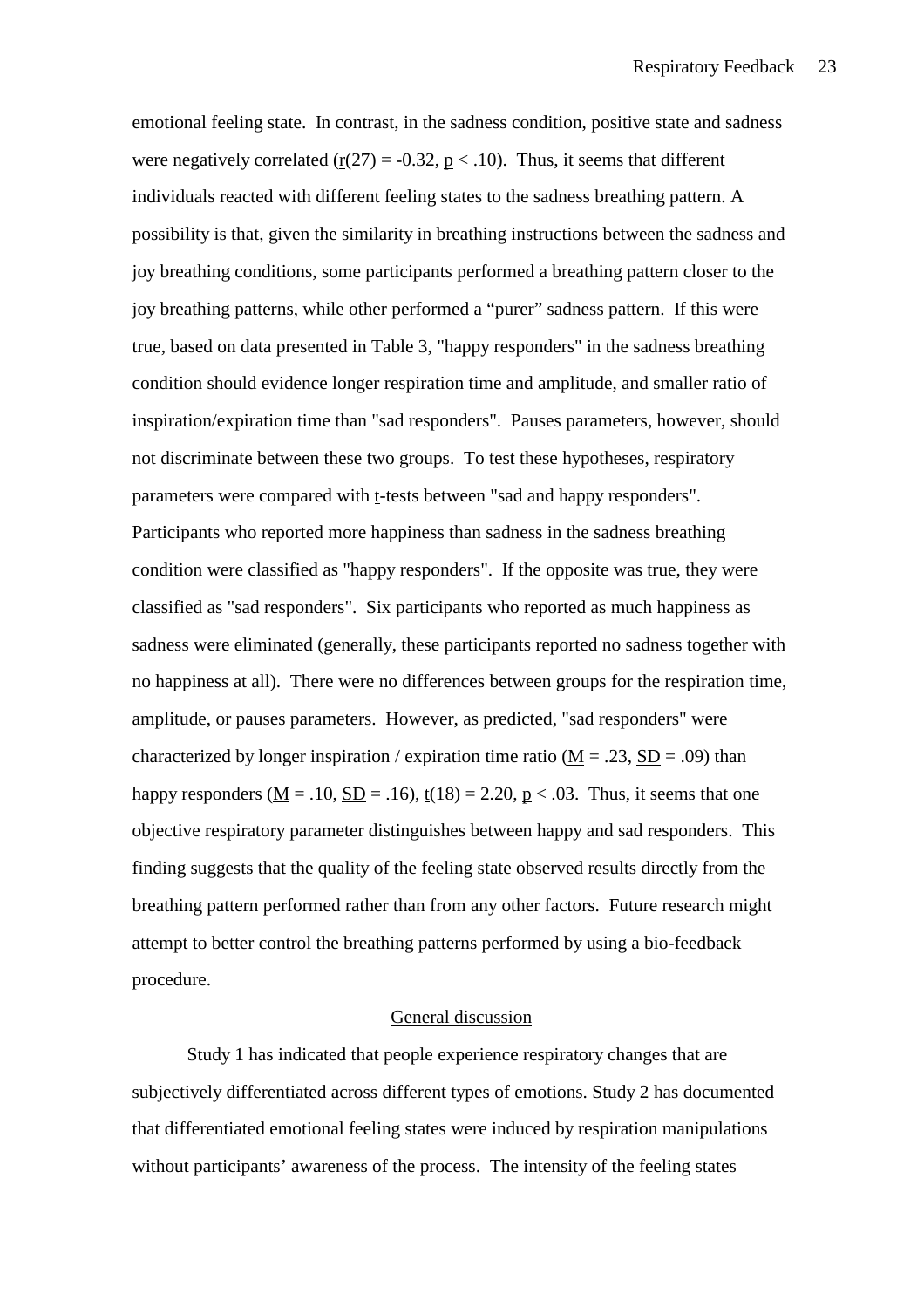induced in Study 2 was not trivial: Mean ratings of joy, anger and fear were of 54, 55, and 47 on a scale in which 100 indicated the strongest intensity that participants could imagine feeling. The amount of variance accounted for by this effect (40%) is larger than the one accounted for by facial feedback (13%, in Matsumoto [1987]). To our knowledge, this is the first demonstration that the alteration of respiration is sufficient to induce emotion. It extends to visceral feedback the effects of body feedback on emotional states established for facial expression (e.g. Matsumoto, 1987) and posture (e.g. Stepper & Strack, 1993). These observations support the notion that body feedback plays a role in the determination of the quality of emotional feeling state and that this effect can occur without awareness of the process.

 Taken together, the present results are totally congruent with the central network perspective described in the introduction. They are not congruent with the undifferentiated arousal model that postulates that emotion is characterized by a state of undifferentiated arousal that uniquely influences the intensity of feelings, provided that the individual is aware of the arousal and consciously attributes it to an emotional cause. Indeed, in Study 2, although individuals were aware of their body changes, they did not consciously relate them to an emotional state, as confirmed by a thorough debriefing on the matter. Thus, the present results indicate that body changes might influence feeling states independently of one's awareness of the process. Still, it is uncertain whether the awareness of the body state is necessary or not for peripheral feedback to occur. A convincing demonstration against this specific question would be to demonstrate the influence of respiratory changes on feeling states with participants who were aware of neither the process nor the respiratory changes. However, for practical reasons, such a demonstration, might be very difficult to realize.

 Considering more specifically our results, it appears that joy, anger, and sadness- -provided the execution of the proper breathing pattern--were successfully induced with instructions derived from the observations of Study 1. However, mixed results were observed for fear, which was not differentiated from anger. This observation raises the question of whether breathing manipulation affects feeling state by activating discrete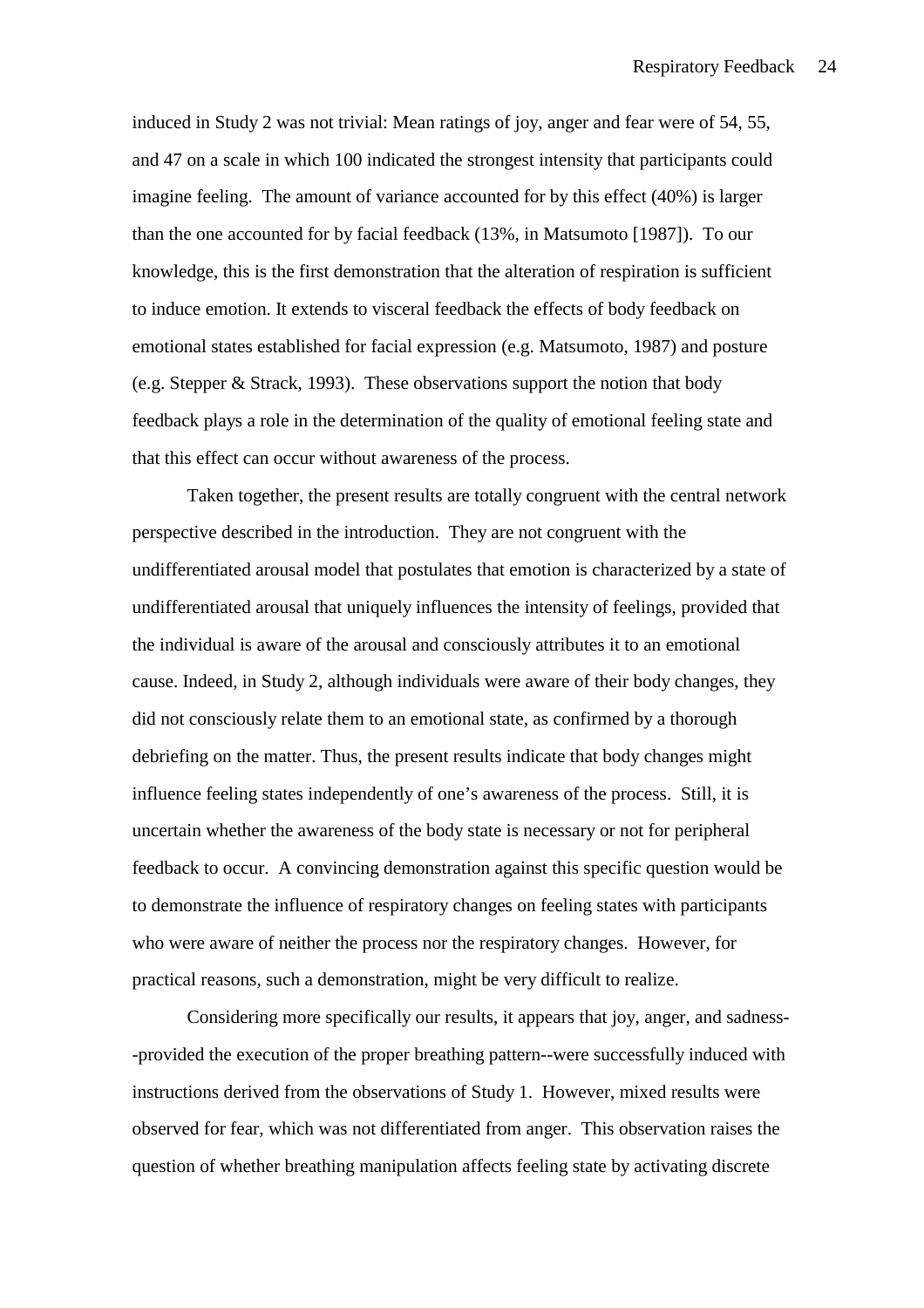emotions (e.g. Ekman, 1984; Levenson et al., 1990) or by moving it along dimensions of pleasantness and activation (e.g. Feldman Barrett & Russell, 1998). Indeed, of the four states induced, only fear and anger were in the same quadrant of unpleasant, high arousal state. Anger was successfully induced, though accompanied by some fear, whereas fear was not distinguished from anger.

 There are at least four different interpretations that could account for this observation. The first interpretation is that respiratory feedback is capable of inducing discrete emotions and the fear breathing instructions derived from Study 1 were incomplete or inadequate. This possibility can only be examined by further psychophysiological research on respiration during emotion. A second interpretation is that, while body feedback as a whole is capable of inducing discrete emotions, breathing alone would not be sufficient to induce differentiated states of anger and fear because additional feedback from other body functions is necessary. According to the SAME model proposed by Cacioppo et al. (1992), one source of peripheral feedback might not be enough to produce a discrete somatovisceral pattern that specifically refers to a specific emotion. A third possibility is that peripheral feedback is not capable of such fine distinctions, the latter requiring more cognitive appraisal processes. Finally, as suggested above, it may be that feeling states are organized dimensionally (Feldman & Russell, 1998) and that Study 2 results simply reflect this reality. Future research is needed to decide among these possibilities. To test the second possibility, we are presently planning studies in which facial, postural, and respiratory feedback will be manipulated independently. By providing ambiguous and unambiguous somatovisceral patterns (emotionally incongruent or congruent feedback from face, posture or respiration), such manipulations allow for testing the Somatovisceral Afference Model of Emotion (SAME) proposed by Cacioppo et al. (1992).

 From a clinical perspective, our results suggest relations between anger-hostility and fear-anxiety, as induced by rapid breathing. Indeed, it is remarkable that the fast and deep breathing normally expected to induce more hyperventilation (Beck & Scott, 1988; Huey & West, 1983)--and consequently, more anxiety--than the fast and shallow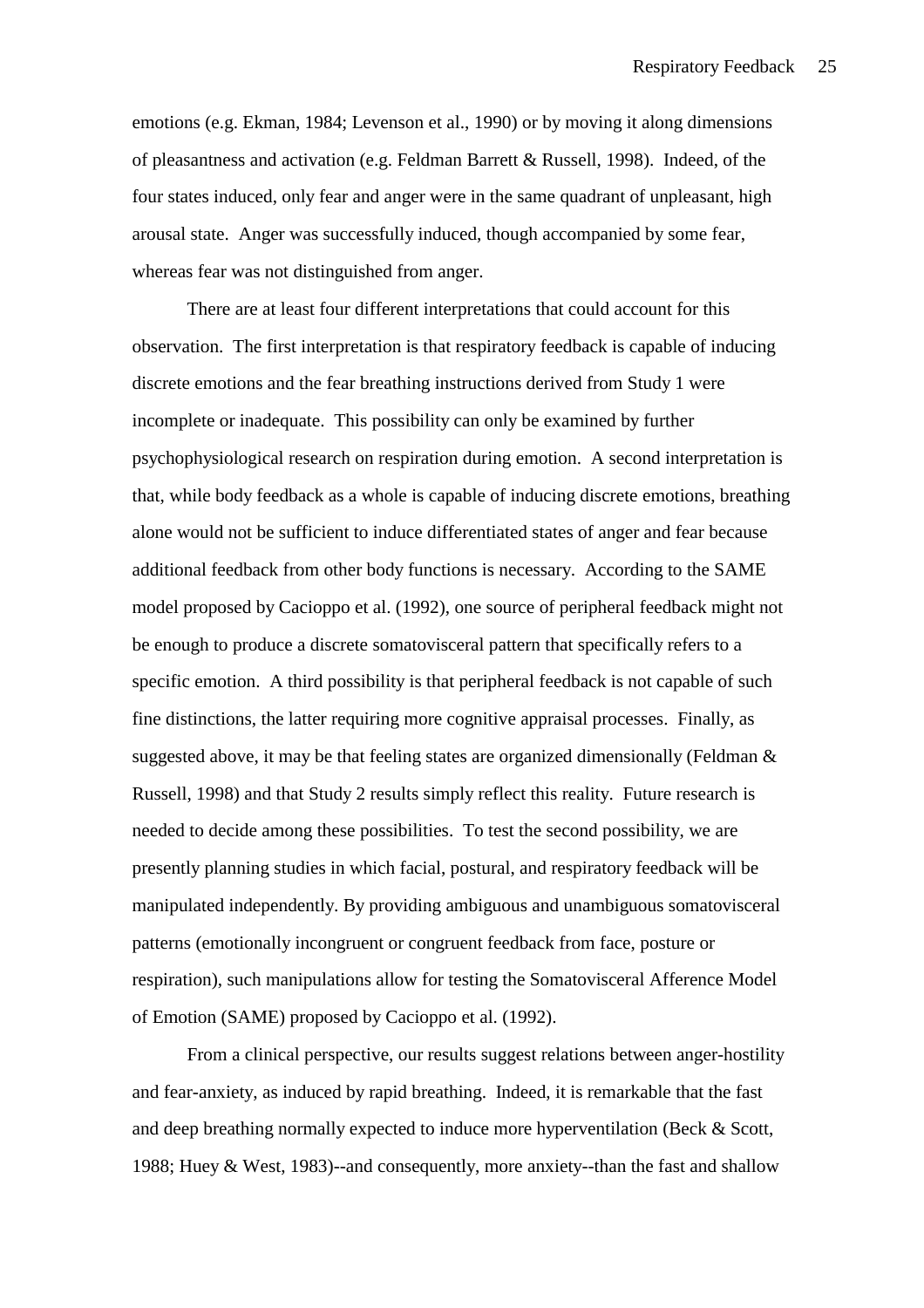breathing actually induced more anger than anxiety. The fast and shallow breathing induced as much anger as anxiety. These observations suggest that hyperventilation might be as strongly related to anger and hostility as to fear and anxiety. This is congruent with the observation that people who panic, for whom hyperventilation is functional, score higher on hostility (Dadds, Gaffney, Kenardy, Oei, et al., 1993). The anxiety produced by hyperventilation might thus originate in a hostile coping attitude in challenging situations.

 A final comment concerns the regulation of emotion. Previous research has shown that attempts to regulate emotion by the suppression of its expression resulted in an increase in physiological responding (Gross, 1998; Manstead, 1991). Other researchers have observed juste the opposite (Kappas, McHugo, & Lanzetta, 1989). Thus, attempts to regulate emotion in one physiological system (facial muscles) resulted in increased manifestation in other body channels (visceral arousal) in some studies and in decreased manifestation in other studies. Also relevant to this question, a wealth of clinical evidence has shown that feelings of anxiety can be alleviated by specific breathing exercises (Lum, 1981). It is therefore unclear whether the control of one body channel necessarily results in increased manifestations in other channels. It might be that the direction of the effect depends upon the body channel and the type of control considered. The findings of the present studies encourage future research to examine the regulatory effects of specific breathing instructions in people exposed to emotional situations by independently manipulating breathing instructions and emotional situations.

 In sum, the present studies have shown an implicit influence of respiratory feedback on the induction of emotional feeling state. They thus offer further support to those theories of emotion stating that the quality of emotional feelings are, at least in part, modulated by body feedback, without necessity of individual's awareness of the relationship between body changes and feeling state. It remains to be established whether respiratory feedback induces discrete emotions or whether it moves the feeling state along pleasantness and arousal dimensions. Finally, we propose that the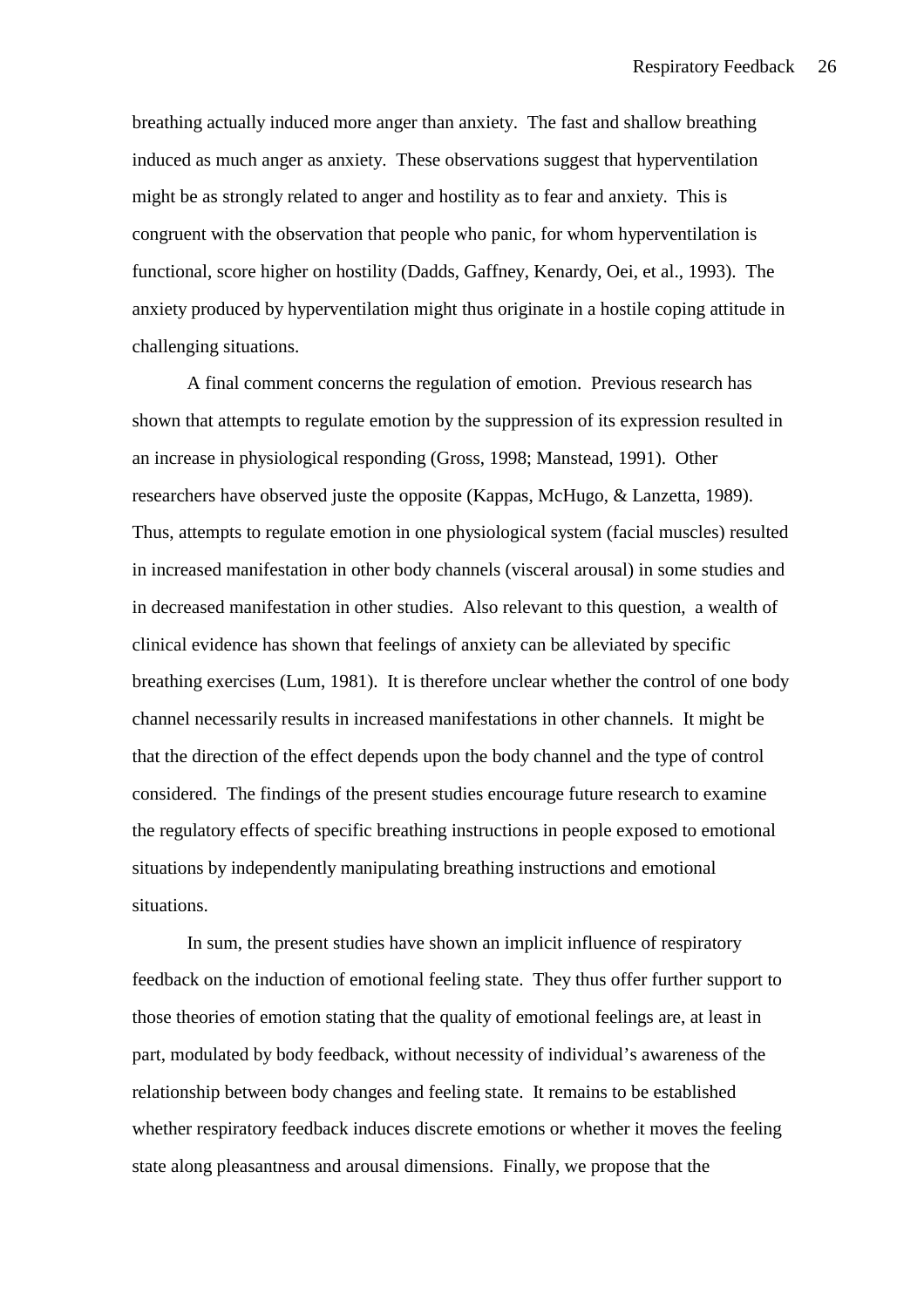respiratory feedback effect constitutes a rich avenue for future research in emotion regulation.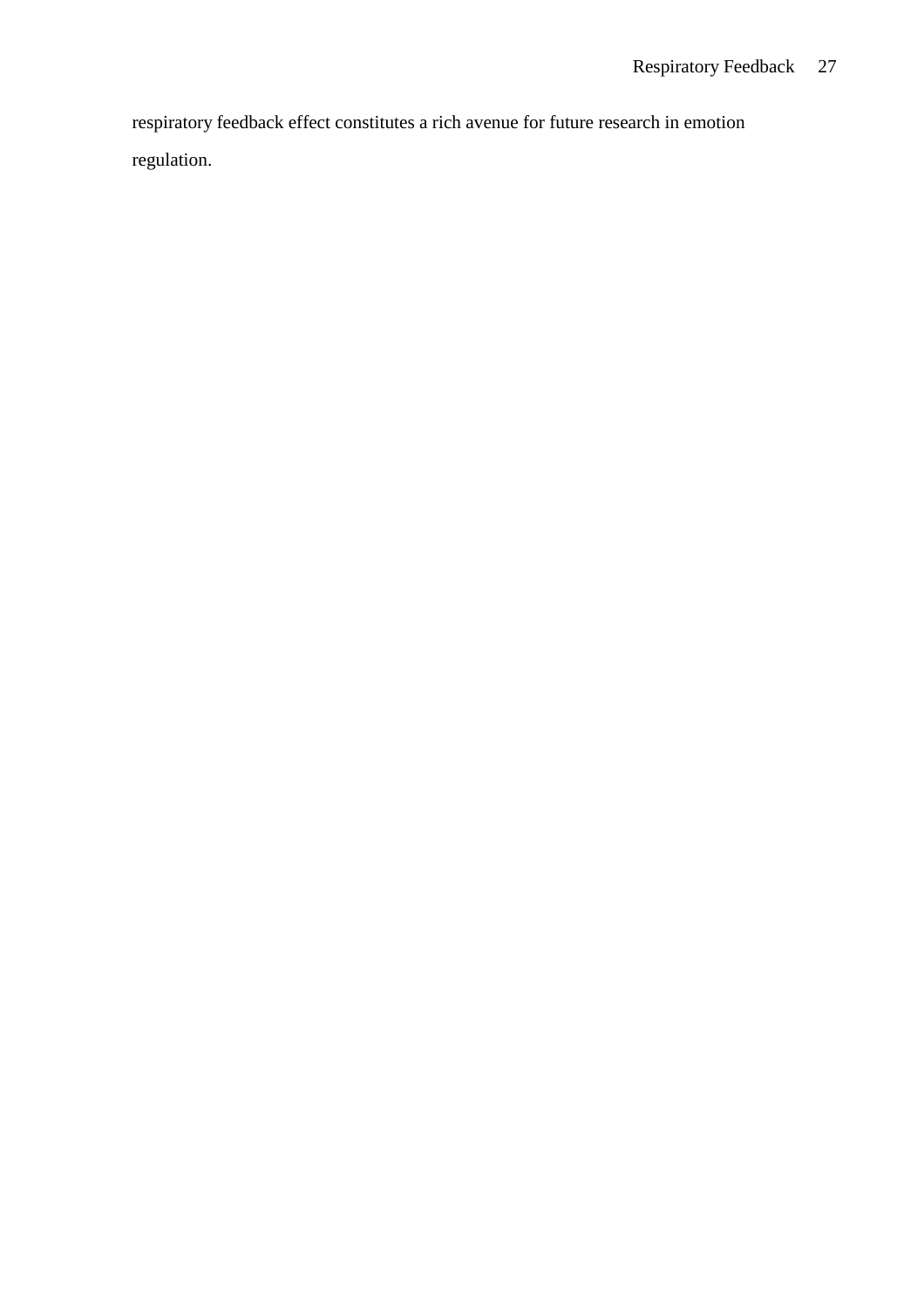### **References**

Beck, J.G. & Scott, S.K. (1988). Physiological and symptom responses to hyperventilation: A comparison of frequent and infrequent panickers. Journal of Psychopathology and Behavioral Assessment, 10, 117-127.

Bloch (1994, July 16th). personal communication.

Bloch, S., Lemeignan, M., & Aguilera-T, N. (1991). Specific respiratory patterns distinguish among human basic emotion. International Journal of Psychophysiology,11, 141-154.

Bloch, S., & Santibanez-H, G. (1972). Simposio Latino-Americano de psicobiologia del aprentizaje (pp. 170-184). In S. Bloch & R. Anerios (Eds.) Psicobiologia del aprentizaje. Santiago, Chile: Universidad de Chile.

Boiten, F.A. (1994). Component analysis of task-related respiratory patterns. International Journal of Psychophysiology, 15, 91-104.

Boiten, F.A. (1996). Autonomic response patterns during voluntary facial action. Psychophysiology, 33, 123-131.

Boiten, F.A., Frijda, N.H., Wientjes, C.J.E. (1994). Emotions and respiratory patterns: review and critical analysis. International Journal of Psychophysiology, 17, 103-128.

Buck, R. (1985). Prime theory: An integrated view of motivation and emotion. Psychological Review, 92, 389-413.

Cacioppo, J.T., Berntson, G.G. & Klein, D.J. (1992). What is an emotion? The role of somatovisceral afference, with special emphasis on somatovisceral « illusions ». In M.S. Clark (Ed.), Review of Personality and Social Psychology, 14, 68-98.

Cannon, W.B. (1927). The James-Lange theory of emotions: A critical examination and an alternative theory. American Journal of Psychology, 39, 106-124.

Dadds, M.R., Rosenthal-Gaffney, L., Kenardy, J., Oei, T.P.S., et Evans, L. (1992). An exploration of the relationship between expression of hostility and the anxiety disorders. Journal of Psychiatric Research.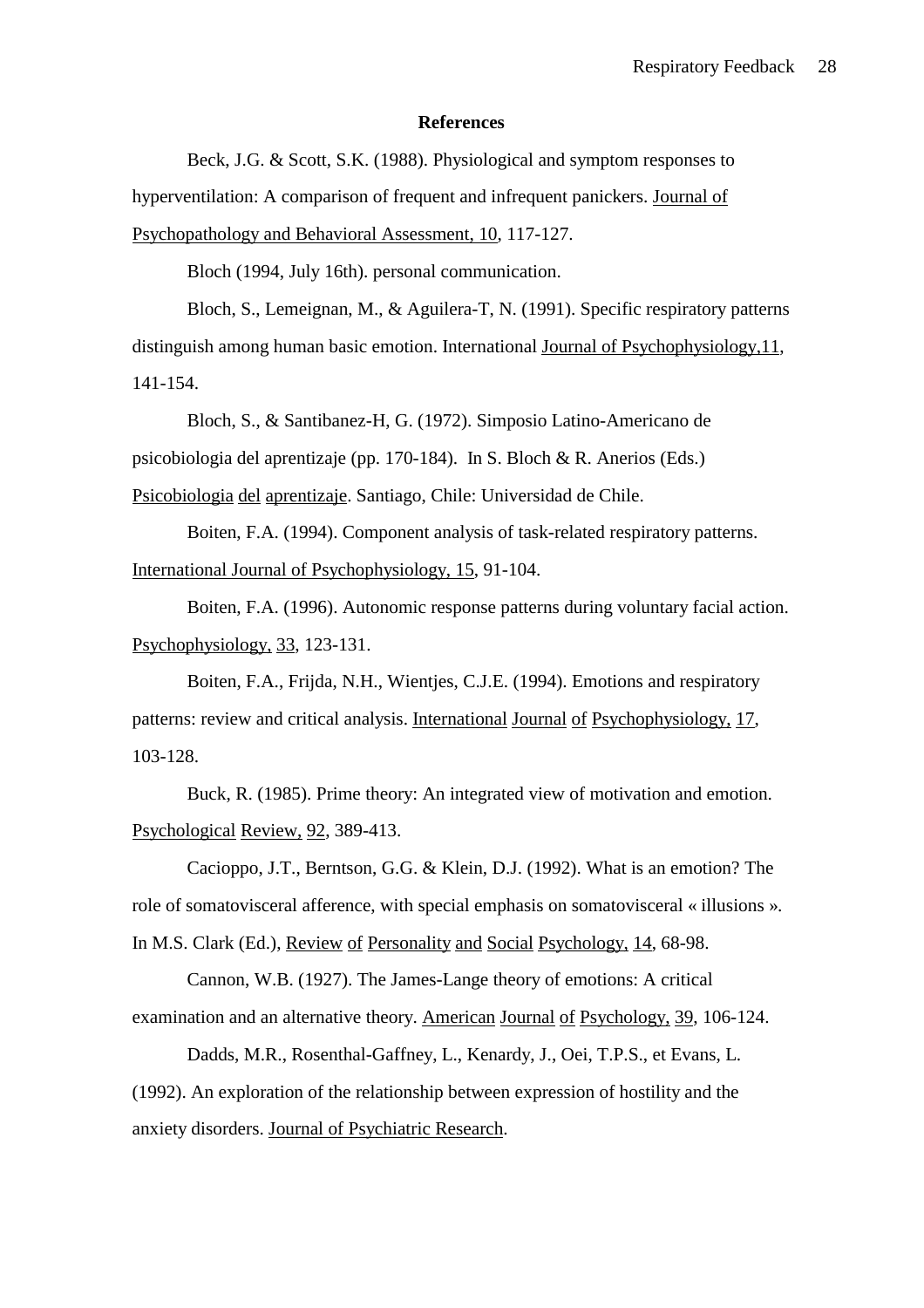Damasio, A.R. (1994) Descartes' error: emotion, reason and the human brain. New York: Grosset/Putnam Books.

Duclos, S.D., Laird, J.D., Schneider, E., Sexter, M., Stern, L. & VanLighten, O. (1989). Emotion-specific effects of facial expressions and postures on emotional experience. Journal of Personality and Social Psychology, 57, 100-108.

Ekman, P. (1984). Expression and the nature of emotion. In K. Scherer and P. Ekman (Eds.), Approaches to emotion (pp. 319-343). Hillsdale, N.J.: Erlbaum.

Ekman, P. (1999). Basic emotions. In T. Dalgleish & M.J. Power, (Eds). Handbook of cognition and emotion. (pp. 45-60). Chichester, England: John Wiley & Sons.

Feldman Barrett, L., Russell, J.A. (1998) Independance and Bipolarity in the Structure of Affect. Journal of Personality and Social Psychology, 74, 967-984.

Frijda, N.H. (1986). The emotions. Cambridge, UK: Cambridge University Press.

Gross J.J. (1998) Antecedent- and response-focused emotion regulation: divergent consequences for experience, expression, and physiology. Journal of Personality and Social Psychology, 74, 224-237.

Hess, U., Kappas, A., McHugo, G.J., Lanzetta, J.T. & Kleck, R.E. (1992). The facilitative effect of facial expression on the self-generation of emotion. International Journal of Psychophysiology, 12, 251-265.

Huey, S.R., & West, S.G. (1983). Hyperventilation: its relation to symptom experience and to anxiety. Journal of Abnormal Psychology, 92, 422-432.

Izard, C.E. (1979). Emotion in personality and psychopathology. New York: Plenum Press.

Izard, C.E. (1990). Facial expressions and the regulation of emotions. Journal of Personality and Social Psychology, 58, 487-498.

James, W. (1884). What is an emotion? Mind, 9, 188-205.

James, W. (1890). Principles of psychology (2 Vols.). New York: Holt.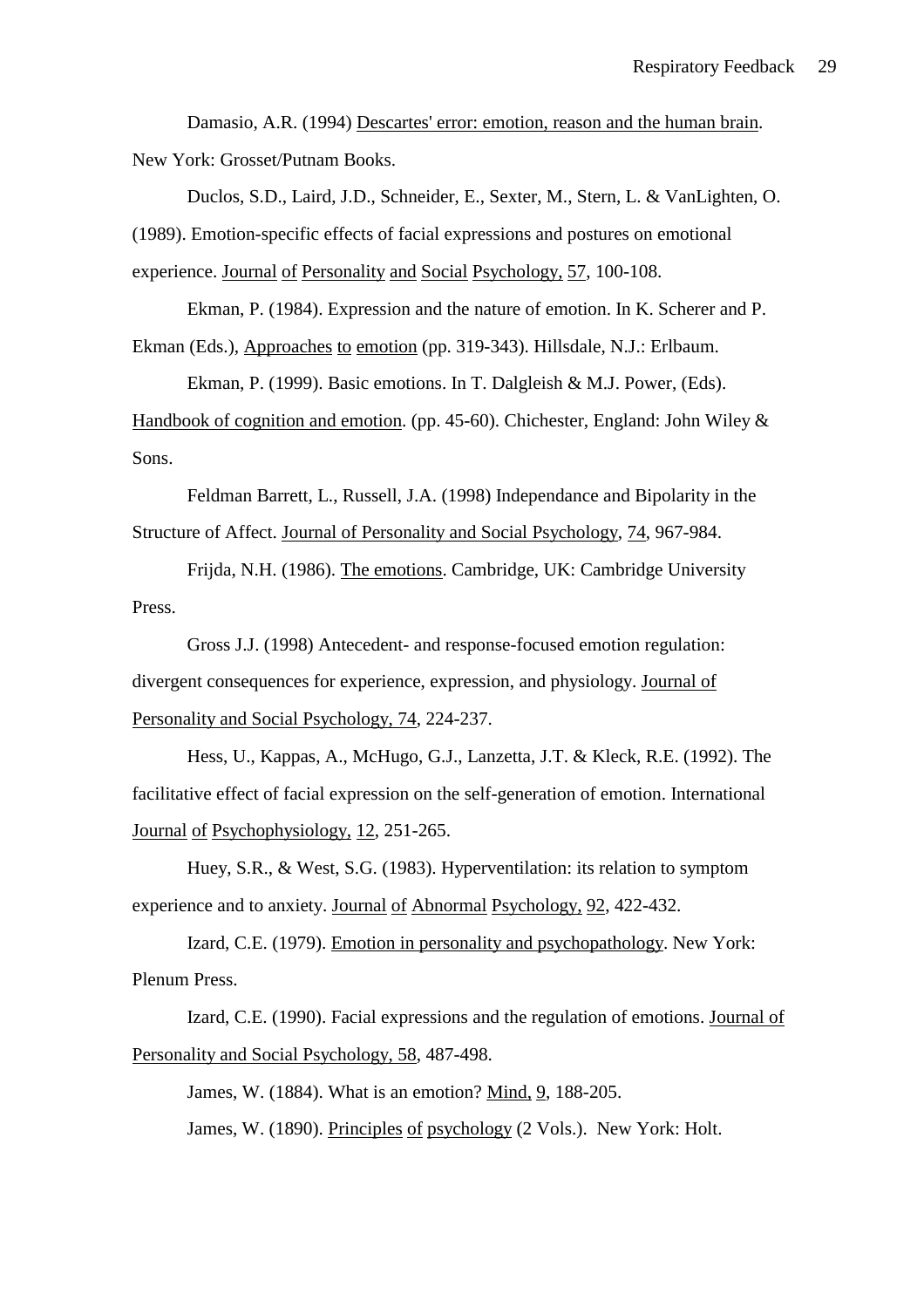Kappas, A. (1989). Control of emotion. Unpublished Ph.D. dissertation, Darmouth College, USA.

Kappas, A., McHugo, & G.J., Lanzetta, J.T. (1989, October). Componential control and the modulation of emotional experience. Paper presented at the Twenty-Ninth Annual Meeting of the Society for Psychophysiological Research, New Orleans.

Kirouac, G. (1995). Les émotions. Québec: Presses de l'Université du Québec.

Laird, J. (1984). The real role of facial response in the experience of emotion: a reply to Tourangeau and Ellsworth, and others. Journal of Personality and Social Psychology, 47, 909-917.

Lang, P.J. (1979). A bio-informational theory of emotional imagery. Psychophysiology, 16, 495-512.

Lang, P.J. (1984). Cognition in emotion: Concept and action. In C. Izard, J. Kagan, & R. Zajonc (Eds.), Emotion, Cognition, and Behavior. New York: Cambridge University Press.

Lazarus, R.S. (1991). Progress on a cognitive-motivational-relational theory of emotion. American Psychologist, 46, 819-834.

Levenson, R.W. (1992). Autonomic nervous system differences among emotions. Psychological Science, 3, 23-27.

Levenson, R.W., Carstensen, L.L., Friesen, W.V., & Ekman, P. (1991).

Emotion, physiology, and expression in old age. Psychology and Aging, 6, 28-35.

Levenson, R.W., Ekman, P. & Friesen, W.V. (1990). Voluntary facial action generates emotion-specific autonomic nervous system activity. Psychophysiology, 27, 363-384.

Lum, L.C. (1981). Hyperventilation and anxiety state. Journal of the Royal Society of Medicine, 74, 1-4.

Lyman, B. & Waters, J.C.E. (1986). The experiential loci and sensory qualities of various emotions. Motivation and Emotion, 10, 25-37.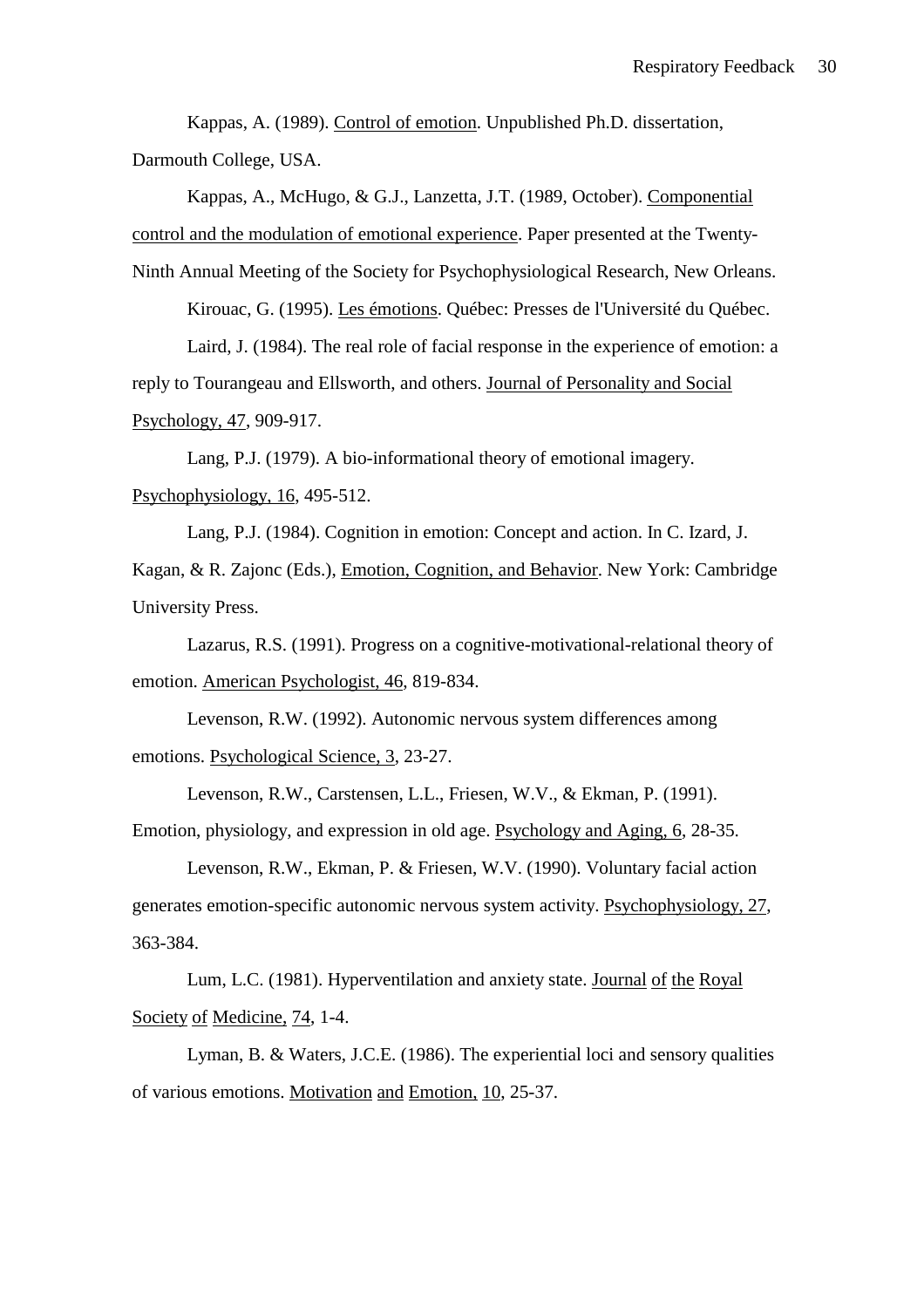Manstead, A.S.R. (1988). The role of facial movement in emotion. In H.L.

Wagner (Ed.), Social psychophysiology and emotion: Theory and clinical application. Wiley.

Manstead, A.S.R. (1991). Expressiveness as an individual difference. In R.S. Feldman and B. Rimé (Eds.), Fundamentals of Nonverbal Behavior (pp. 285-328). Cambridge: Cambridge University Press.

Matsumoto, D. (1987). The role of facial responses in the experience of emotion: More methodological problems and a meta-analysis. Journal of Personality and Social Psychology, 52, 769-774.

McIntosh, D.N. (1996). Facial feedback hypotheses: evidence, implications, and directions. Motivation and Emotion, 20, 121-147.

Pecchinenda, A. & Smith, C.A. (1996). The affective significance of skin conductance activity during a difficult problem-solving Cognition-and-Emotion, 10, 481-503.

Personality and Social Psychology Bulletin (1990). Special issue: Centennial celebration of the Principles of Psychology of William James. Personality and Social Psychology Bulletin, 16, 597-783.

Philippot, P. (1993). Inducing and assessing differentiated emotion-feeling states in the laboratory. Cognition  $&$  Emotion, 7, 171-193.

Philippot, M. & Philippot, P. (1991). Thorax: A program of respiratory signal analysis [computer program]. Louvain-la-Neuve, Belgium: University of Louvain, Experimental & Social Psychology Unit.

Philippot, P. & Rimé, B. (1997). The perception of bodily sensation during emotion: A cross-cultural perspective. Polish Bulletin of Psychology, 28, 175-188.

Philippot, P. & Schaefer, A. (2001). Emotion and memory. In T.J. Mayne and G.A. Bonano (Eds.), Emotion: current issues and future directions. New York: Guilford Press.

Reisenzein, R. (1983). The Schachter theory of emotion: Two decades later. Psychological Bulletin, 94, 239-264.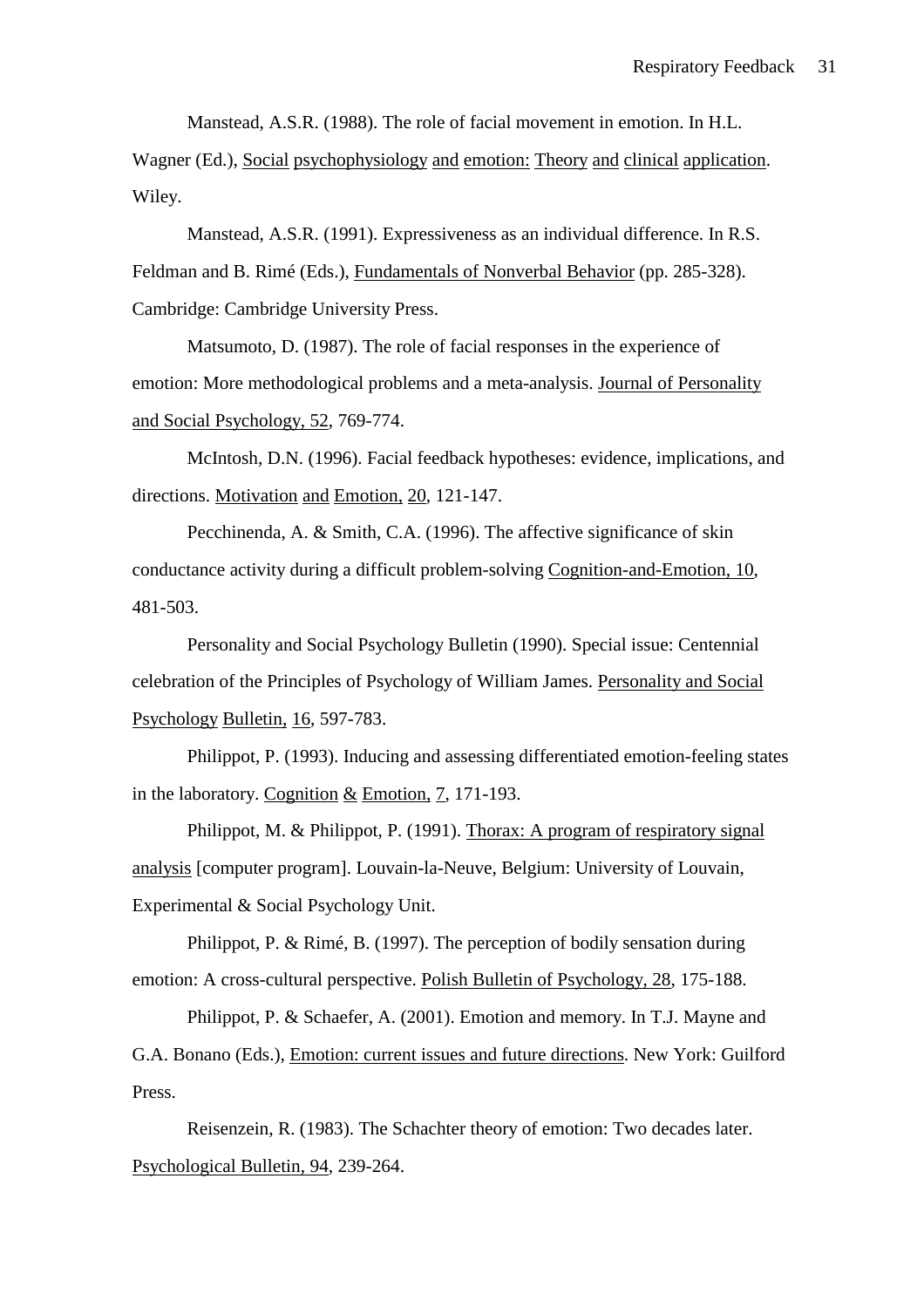Rimé, B., Philippot, P., & Cisamolo, D. (1990). Social schemata of peripheral changes in emotion. Journal of Personality and Social Psychology, 59, 38-49.

Russell, J. (1991). In defence of a prototype approach to emotion concepts. Journal of Personality and Social Psychology, 60, 37-47.

Schachter, S. (1964). The interaction of cognitive and physiological determinants of emotional state. In L. Berkowitz (Ed.), Advances in Experimental Social Psychology: Vol. 1. (pp. 49-79). New York: Academic Press.

Scherer, K.R. (1984). On the nature and function of emotion: A component process approach. In K. Scherer and P. Ekman (Eds.), Approaches to emotion (pp. 293- 317). Hillsdale, N.J.: Erlbaum.

Smith, C.A. & Kirby, L.D. (2000). Consequences require antecedents: Toward a process model of emotion elicitation. In J.P. Forgas (Ed). Feeling and thinking: The role of affect in social cognition. New York: Cambridge University Press.

Stemmler, G. (1989). Autonomic differentiation of emotion revisited: Convergent and discriminant validation. Psychophysiology, 26, 617-632.

Stemmler, G. (1992). The vagueness of specificity: Models of peripheral physiological emotion specificity in emotion theories and their experimental discriminability. Journal of Psychophysiology, 6, 17-28.

Stepper, S. & Strack, F. (1993). Proprioceptive determinants of affective and nonaffective feelings. Journal of Personality and Social Psychology, 64, 211-220.

Teasdale, J.D. (1996). Clinical relevant theory: Integrating clinical insight with cognitive science. In P. Salkovskis (Ed.), Frontiers of cognitive therapy. New York: Guilford.

Tomkins, S.S. (1980). Affect as amplification: some modification in theory. In R. Plutchik & H. Kellerman (Eds.), Theories of emotion (pp. 141-164). New york: Academic Press.

van Rossum, E. (1988). Ademhalingsmeetsystee (ReportNo. 5). Amsterdam, Holland: Vrij Universiteit, Subfakulteit Psychologie, Electronische Werkplaats.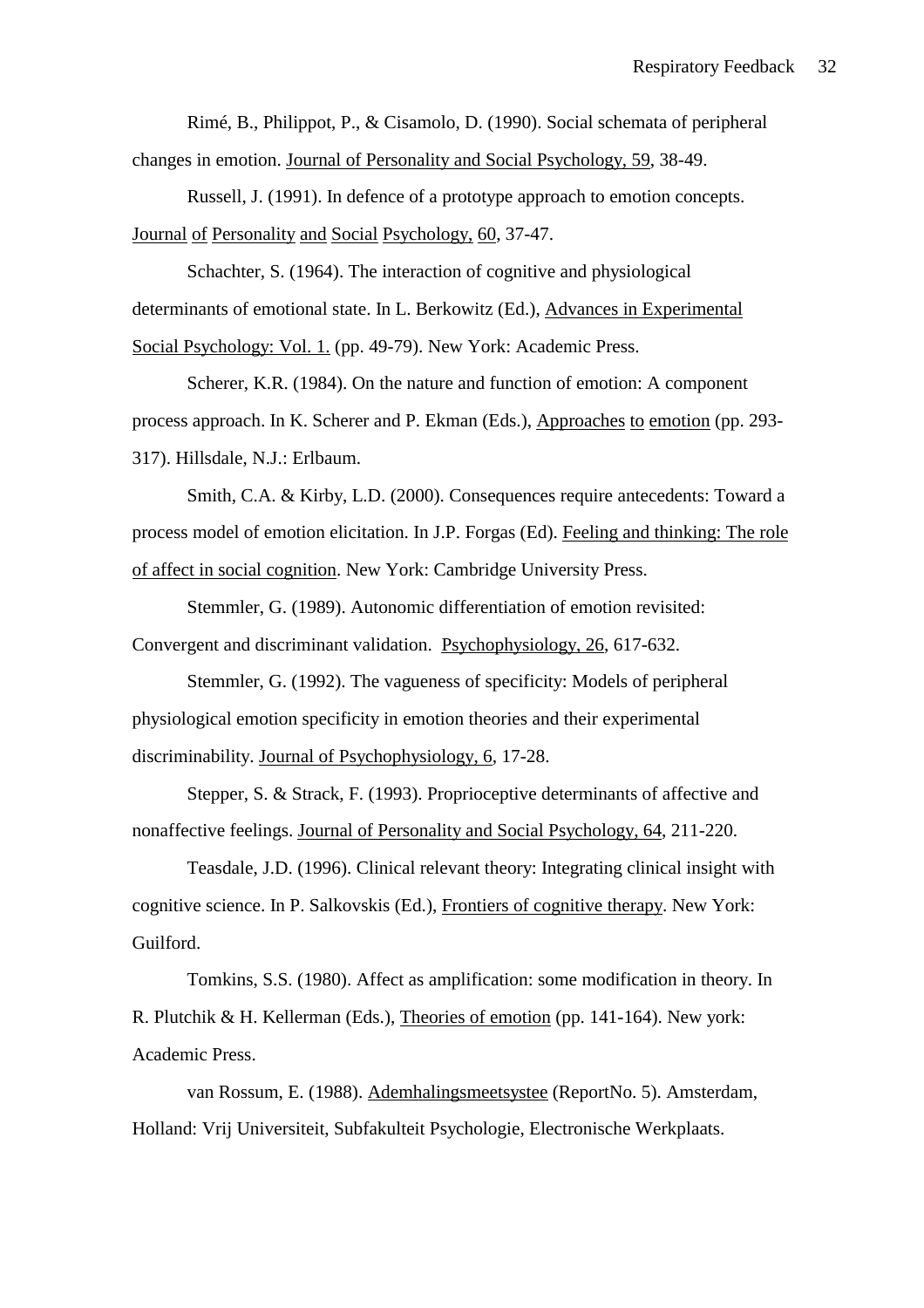Zajonc, R.B. & McIntosh, D.N. (1992). Emotions research - Some promising questions and some questionable promises. Psychological Science, 3, 70-74.

Zillmann, D. (1979). Excitation transfer in hostility and aggression. In D. Zillman (Ed.), Hostility and aggression. Hillsdale, N.J.: Erlbaum.

Zillmann, D. (1983). Transfer of excitation in emotion behavior. In J.T. Cacioppo & R.E. Petty (Eds.), Social psychophysiology (pp. 215-240). New York: Guilford.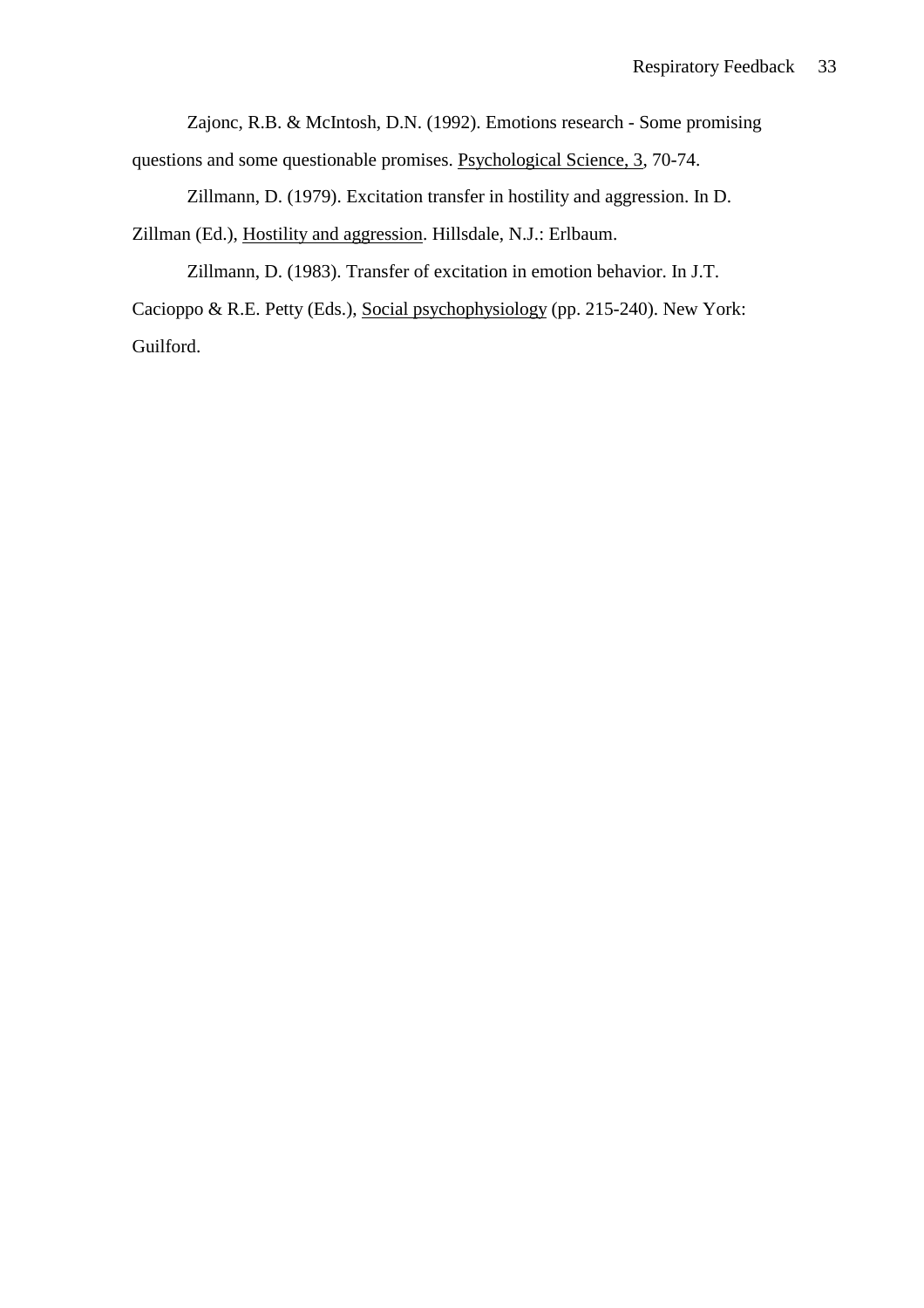## Notes

<sup>1</sup>It should be noted that only 20 participants took part in this study and that, although it used a within-subject design its statistical power is consequently weak.

 $2$ This apparatus only served to convince participants of the cover story. Cardiovascular data were thus not recorded. Given the strong impact of breathing on cardiovascular parameters, such data would have been useless in the present context.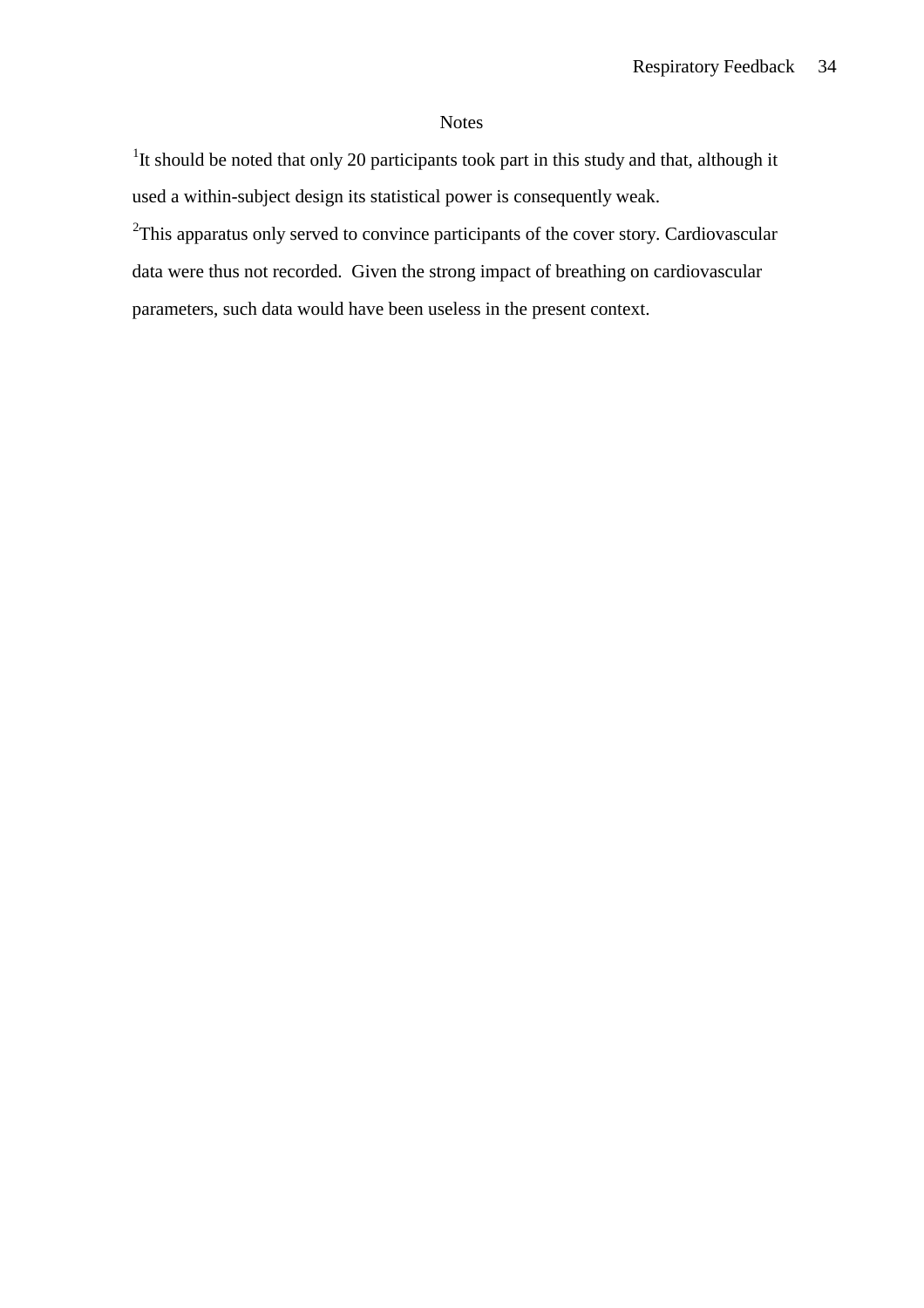Table 1.

| Feeling      |           | <b>Emotion Condition</b> |       |        |                   |  |
|--------------|-----------|--------------------------|-------|--------|-------------------|--|
| <b>State</b> |           | Joy                      | Anger | Fear   | Sadness           |  |
| Joyful       | Mean      | 3.09b                    | 1.48c | 1.34d  | 1.17c             |  |
|              | <b>SD</b> | 1.62                     | 0.89  | 0.71   | 0.49              |  |
| Sad          | Mean      | 1.09c                    | 1.61c | 1.69cd | 4.13a             |  |
|              | <b>SD</b> | 0.28                     | 1.15  | 1.18   | 2.09              |  |
| Angry        | Mean      | 1.04c                    | 4.39a | 1.91cd | 2.13 <sub>b</sub> |  |
|              | <b>SD</b> | 0.20                     | 1.97  | 1.44   | 1.68              |  |
| Afraid       | Mean      | 1.00c                    | 1.52c | 4.08b  | 1.43c             |  |
|              | <b>SD</b> | 0.00                     | 0.89  | 2.25   | 0.78              |  |
| Anxious      | Mean      | 1.13c                    | 3.04b | 3.91b  | 2.43 <sub>b</sub> |  |
|              | <b>SD</b> | 0.34                     | 1.96  | 1.95   | 1.99              |  |
| Happy        | Mean      | 4.30a                    | 1.17c | 1.34d  | 1.13c             |  |
|              | SD        | 1.79                     | 0.49  | 0.77   | 0.45              |  |

Emotional Feeling State as a Function of Emotion Condition.

Note. Means with different subscripts differ at least at the 0.05 level of significance

according to t-test using Bonferroni's correction.

Only emotional feeling states items relevant to the emotion conditions are presented in this Table.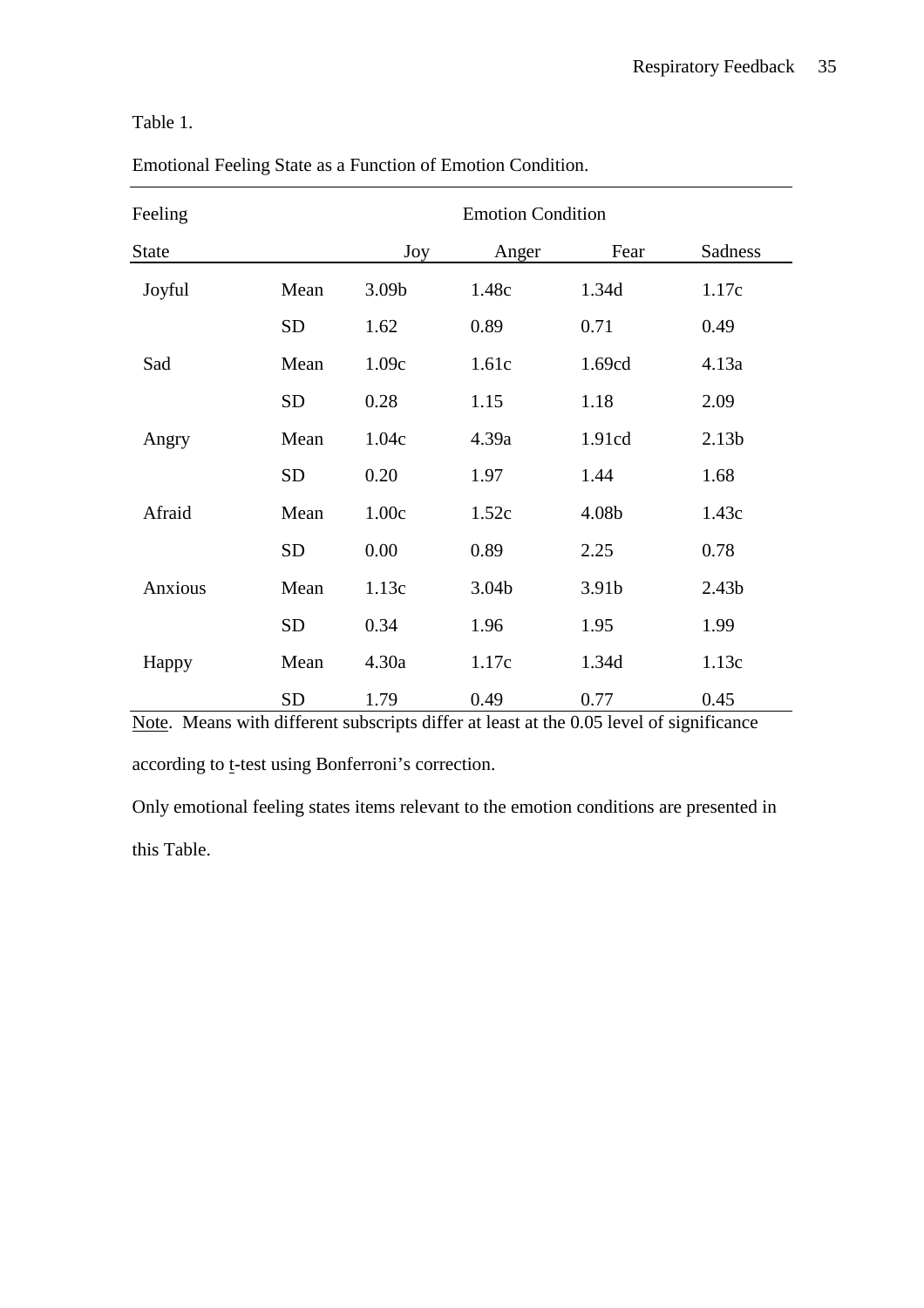# Table 2.

Respiration Parameters Means Values and Standard Deviation as a Function of Emotion.

| Respiration                  |           | Emotion           |                   |                   |                   |  |
|------------------------------|-----------|-------------------|-------------------|-------------------|-------------------|--|
| Parameter                    |           | Joy               | Anger             | Fear              | Sadness           |  |
| Frequency                    | Mean      | $-1.85c$          | 1.04a             | 1.45a             | $-0.35 b$         |  |
|                              | <b>SD</b> | 1.25              | 1.22              | 1.36              | 1.61              |  |
| Amplitude                    | Mean      | 2.07a             | 0.91 <sub>b</sub> | $-0.22c$          | $0.22$ bc         |  |
|                              | <b>SD</b> | 0.82              | 1.27              | 1.91              | 1.95              |  |
| Regularity                   | Mean      | 1.69a             | $-0.83c$          | $-0.91c$          | $-0.61 b$         |  |
|                              | <b>SD</b> | 1.26              | 1.59              | 1.93              | 1.56              |  |
| Sighs                        | Mean      | 1.26 <sub>b</sub> | 0.96 <sub>b</sub> | 0.87 <sub>b</sub> | 2.39a             |  |
|                              | <b>SD</b> | 1.35              | 1.43              | 1.46              | 1.53              |  |
| <b>Tremors</b>               | Mean      | 0.04c             | 1.39 <sub>b</sub> | 1.48 <sub>b</sub> | 2.65a             |  |
|                              | <b>SD</b> | 0.21              | 1.23              | 1.40              | 1.59              |  |
| <b>Thoraxic Tension Mean</b> |           | 0.13c             | 2.43a             | 2.65a             | 1.52 <sub>b</sub> |  |
|                              | <b>SD</b> | 0.34              | 1.44              | 1.03              | 1.53              |  |

Note. Means with different subscripts differ at least at the 0.01 level of significance according to t-test using Bonferroni's correction.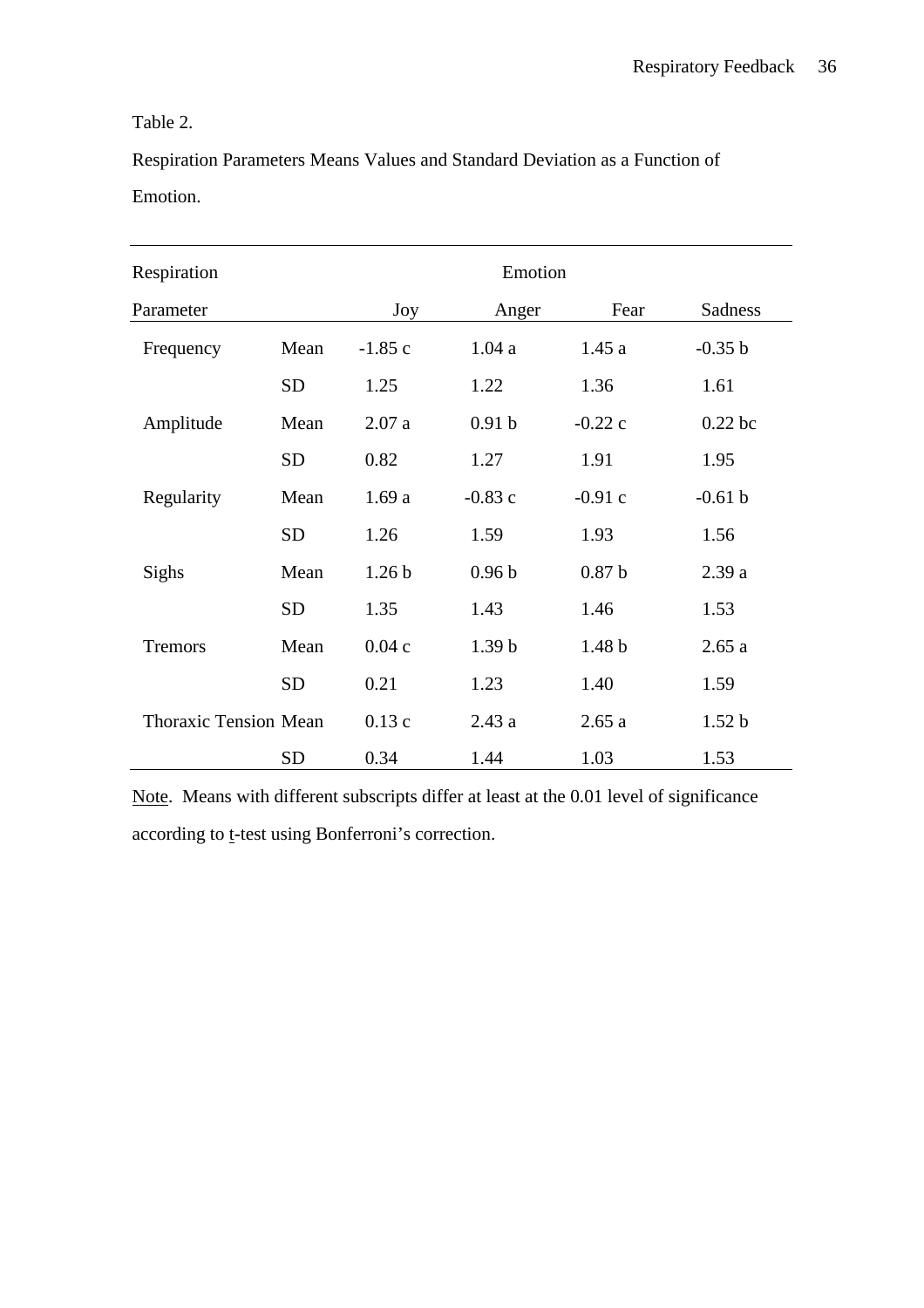| וו<br>aг |
|----------|
|----------|

| Respiratory             |           |              |                   | <b>Breathing Condition</b> |                   |         |       |
|-------------------------|-----------|--------------|-------------------|----------------------------|-------------------|---------|-------|
| Parameter               |           | Joy          | Anger             | Fear                       | Sadness           | E(3,23) | p     |
| Time                    |           | Mean $4.13a$ | $-6.41c$          | $-7.26d$                   | $-1.26b$          | 84.14   | .0001 |
|                         |           | SD 4.85      | 2.48              | 2.50                       | 2.70              |         |       |
| Amplitude               |           | Mean0.50a    | 0.04 <sub>b</sub> | $-0.20c$                   | 0.15 <sub>b</sub> | 20.98   | .0001 |
|                         |           | $SD$ 0.45    | 0.34              | 0.26                       | 0.29              |         |       |
| Ti/Te                   |           | Mean 0.05b   | 0.14a             | 0.32a                      | 0.17a             | 6.90    | .002  |
|                         |           | $SD$ 0.17    | 0.24              | 0.38                       | 0.14              |         |       |
| Pause Length Mean-0.44a |           |              | $-1.20b$          | $-1.39b$                   | 0.25a             | 6.22    | .002  |
|                         | <b>SD</b> | 1.55         | 1.75              | 1.69                       | 2.35              |         |       |
| Pause Number Mean-0.15  |           |              | 0.52              | 0.22                       | 0.67              | 1.12    | .35   |
|                         | <b>SD</b> | 0.99         | 2.15              | 1.67                       | 1.84              |         |       |

Respiratory Parameters as a Function of Breathing Condition.

Note. Means with different subscripts differ at least at the 0.01 level of significance according to t-test using Bonferroni's correction.